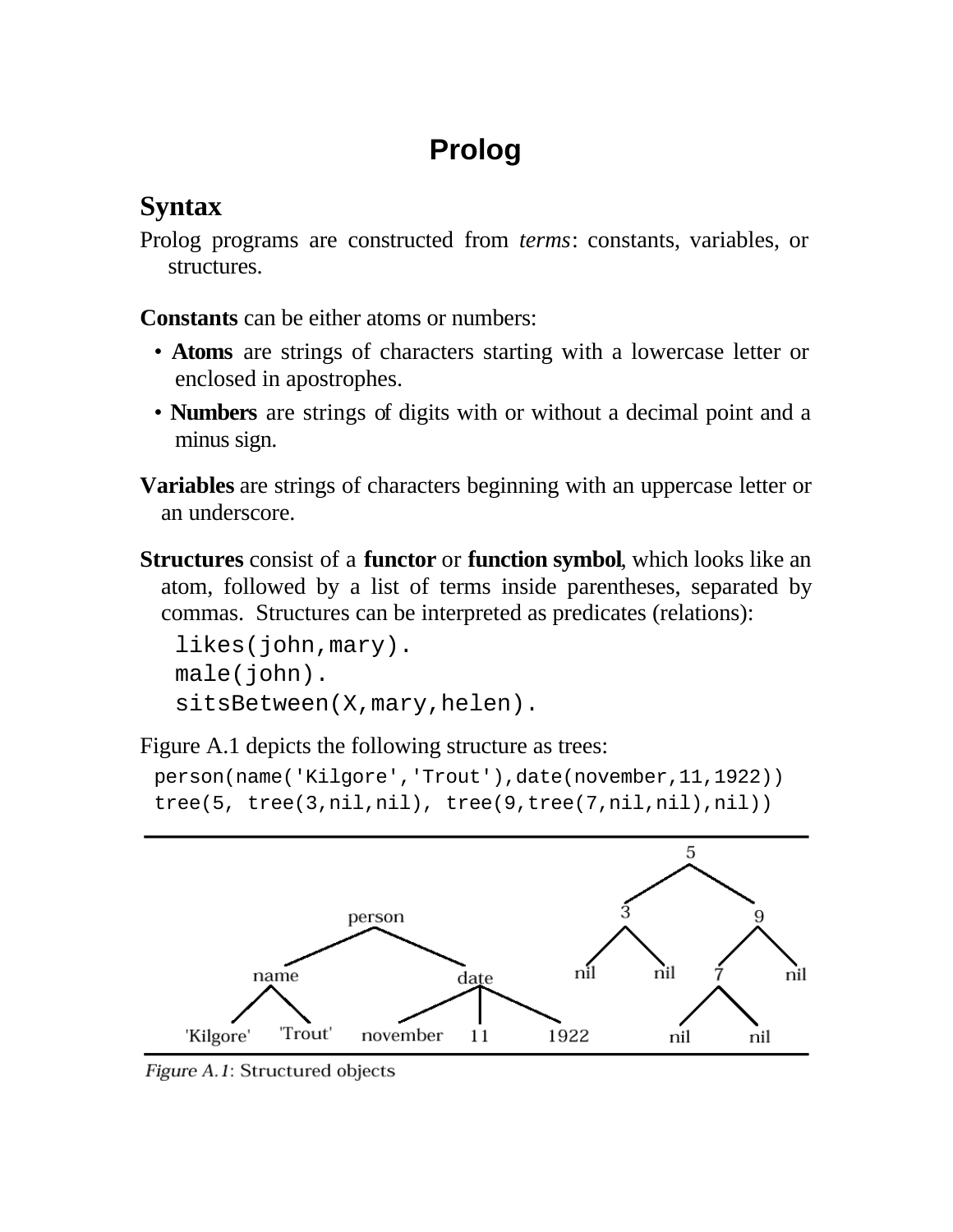A Prolog program is a sequence of statements − *clauses* − of the form

 $P_0$  :-  $P_1$ ,  $P_2$ , ...,  $P_n$ .

where each of  $P_0$ ,  $P_1$ , ...,  $P_n$  is an atom or a structure.

A period terminates every clause.

A clause can be read declaratively as

 $P_0$  is true if  $P_1$  and  $P_2$  ...  $P_n$  are true

or procedurally as

To satisfy goal  $P_0$ , satisfy goal  $P_1$  and then  $P_2$  and then ... and then  $P_n$ .

 $P_0$  is the *head* goal; the conjunction of goals  $P_1, P_2, ..., P_n$  is the *body* of the clause.

A clause without a body

P. is a *unit clause* or *fact* and means P is true.

or

goal P is satisfied.

A clause without a head,

```
?- P_1, P_2, ..., P_n.
is a goal clause or query and means
   Are P_1 and P_2 and \ldots P_n true?
```
or

Satisfy goal  $P_1$  and then  $P_2$  and then ... and then  $P_n$ .

A Prolog program consists of

- a database of facts about the given information and
- conditional clauses or *rules* about how additional info. can be deduced from the facts.

A query sets the Prolog interpreter into action.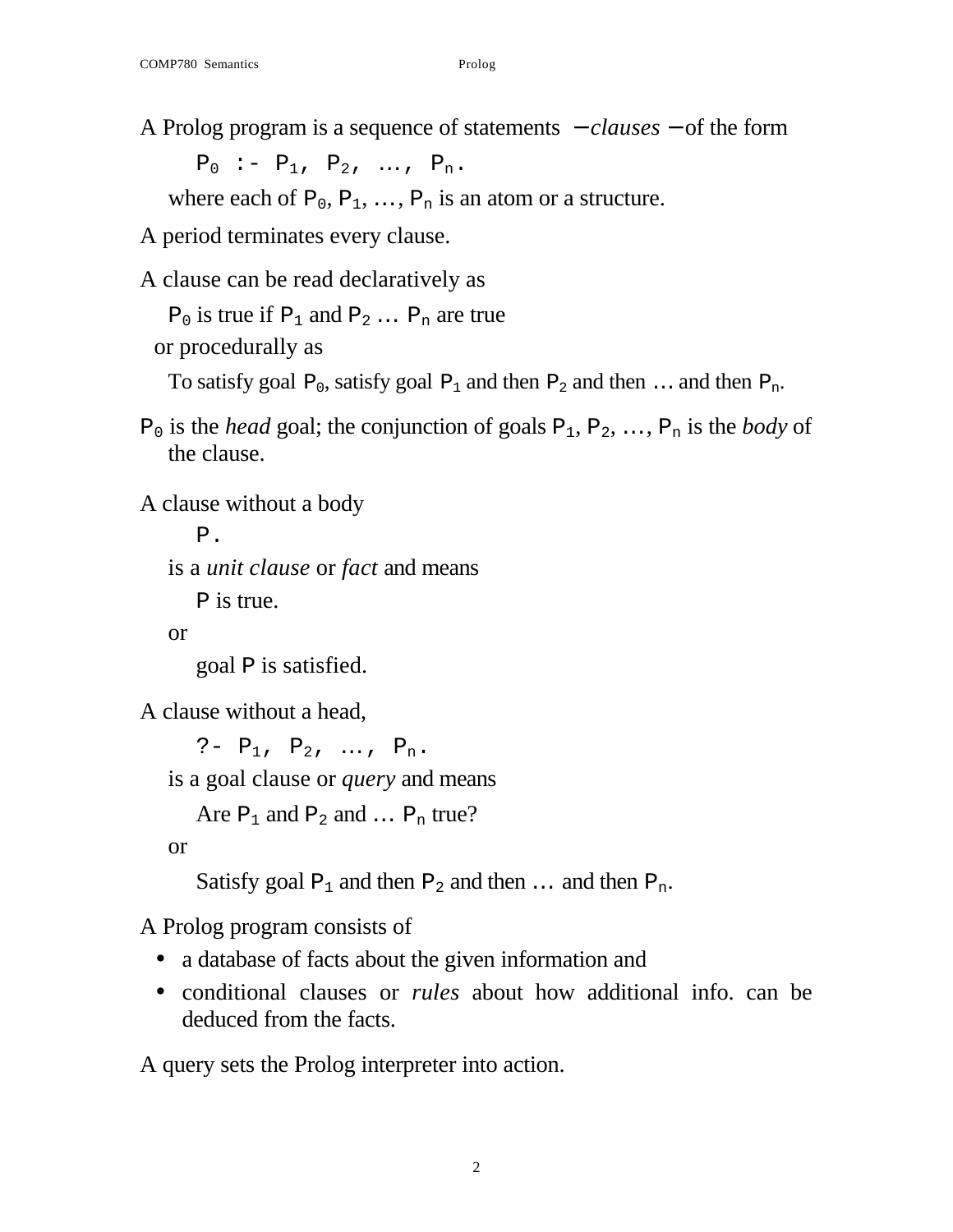#### *BNF Syntax for Prolog*

```
<program> ::= <clause list> <query> | <query>
<clause list> ::= <clause> | <clause list> <clause>
<clause> ::= <predicate> . | <predicate> :- <predicate list>.
\epsilon <predicate list> ::= <predicate> | <predicate list>, <predicate>
\epsilon <predicate> ::= <atom> | <atom> ( <term list>
\epsilon <term list> ::= <term> | <term list>, <term>
\langle \text{term} \rangle ::= \langle \text{numeral} \rangle \mid \langle \text{atom} \rangle \mid \langle \text{variable} \rangle \mid \langle \text{structure} \rangle\langlestructure> ::= \langleatom> \langle \langle \langle term list> \rangle\langlequery> ::= ?- \langlepredicate list>.
\langle \text{atom} \rangle ::= \langle \text{small atom} \rangle \mid' \langle \text{string} \rangle'<small atom> ::= <lowercase letter> | <small atom> <character>
<variable> ::= <uppercase letter> | <variable> <character>
\lelowercase letter> ::= a | b | c | d | ... | x | y | z
<uppercase letter> ::= A \mid B \mid C \mid D \mid ... \mid X \mid Y \mid Z \mid<numeral> ::= <digit> | <numeral> <digit>
\langle \text{digit} \rangle ::= 0 \mid 1 \mid 2 \mid 3 \mid 4 \mid 5 \mid 6 \mid 7 \mid 8 \mid 9<character> ::= <lowercase letter> | <uppercase letter>
                  \vert <digit> \vert <special>
<special> ::= + | - | * | / | \ | ^ | ~ | : | . | ? | @ | # | $ | &
<string> ::= <character> | <string> <character>
```
Figure A.2: BNF for Prolog

Prolog contains a large set of predefined predicates and notational variations (e.g., infix symbols) not defined in this grammar.

And it allows a special syntax for lists − see below.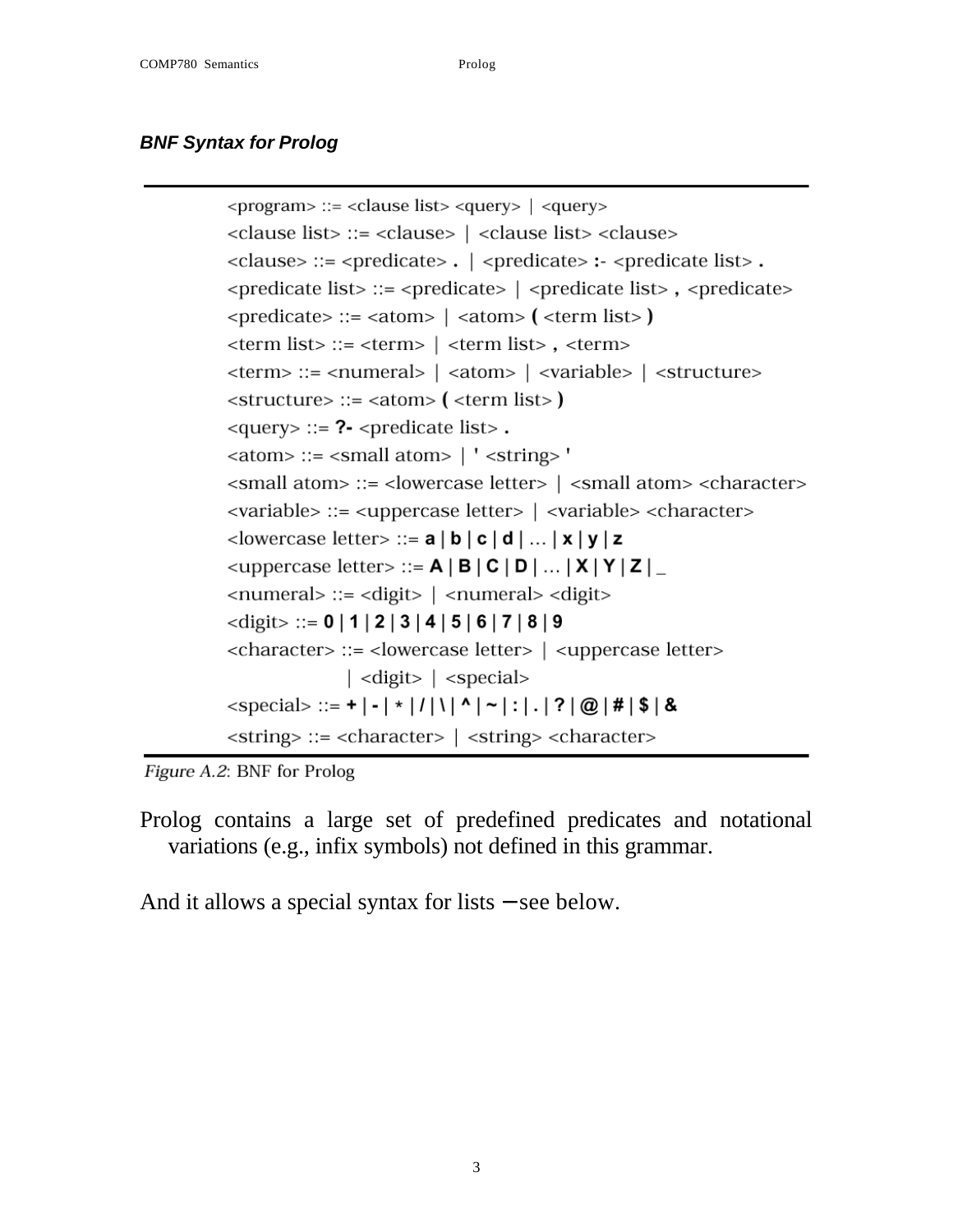## **A Prolog Example**

We develop an example incrementally.

User queries are shown in boldface followed by the response by the Prolog interpreter.

Comments start with the symbol % and continue to the end of the line.

Some facts:

```
parent(chester,irvin).
parent(chester, clarence).
parent(chester,mildred).
parent(irvin,ron).
parent(irvin,ken).
parent(clarence,shirley).
parent(clarence,sharon).
parent(clarence,charlie).
parent(mildred,mary).
```
Some queries:

```
?- parent(chester,mildred).
yes
?- parent(X,ron).
X = irvin
yes
?- parent(irvin,X).
X = ron;
X = ken; % The user-typed semicolon asks the 
no % system for more solutions.
?- parent(X,Y).
X =chester
Y = irvin % System will list all of the parent
yes % pairs, one at a time,if semicolons
           % are entered.
```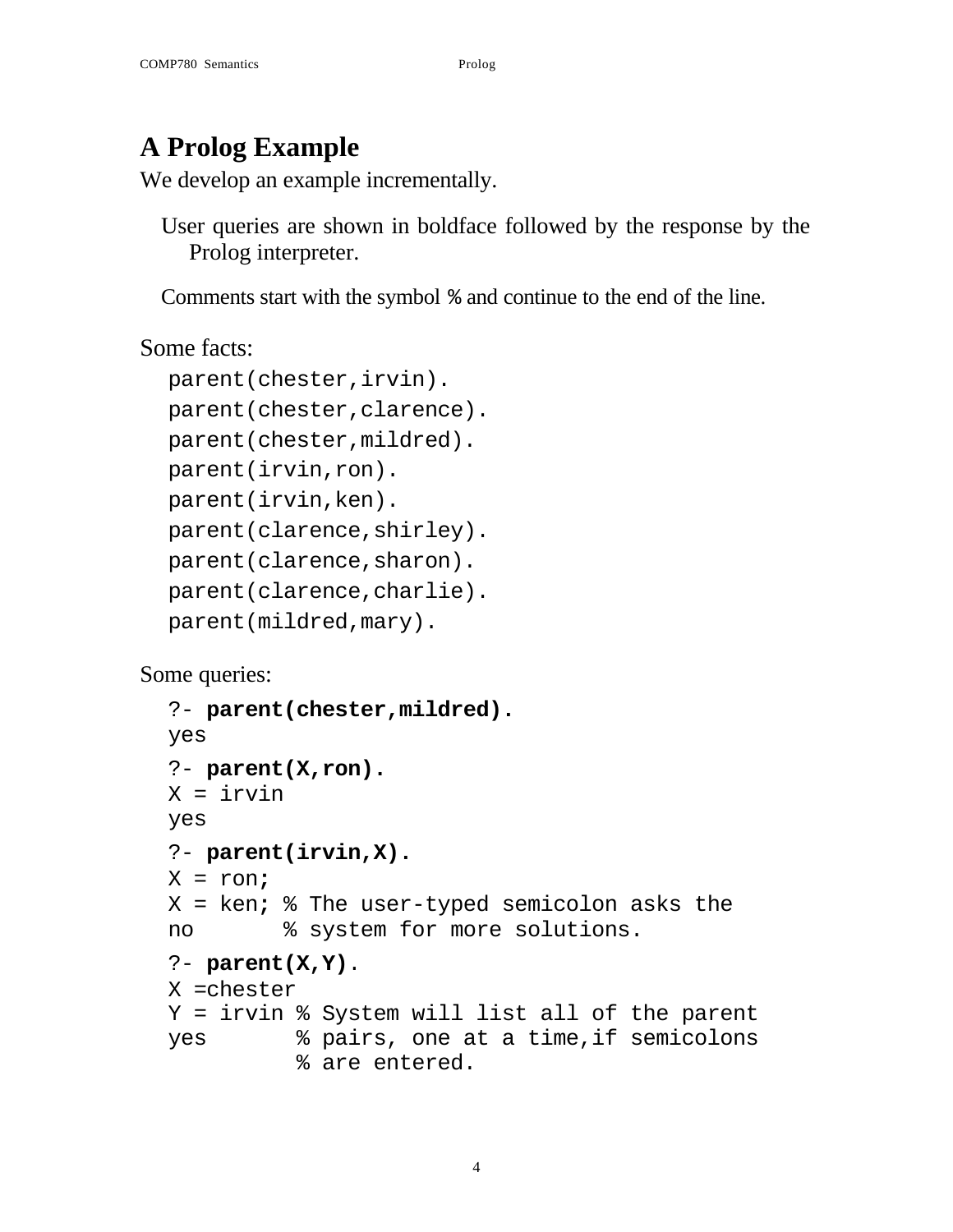### Additional facts:

```
male(chester).
female(mildred).
male(irvin).
female(shirley).
male(clarence).
female(sharon).
male(ron).
female(mary).
male(ken).
male(charlie).
```
Additional queries:

```
?- parent(clarence,X), male(X).
X = charlie
yes
?- male(X), parent(X,ken).
X = irvin
yes
?- parent(X,ken), female(X).
no
```
Prolog obeys the "closed world assumption" that presumes that any predicatethat cannot be proved must be false.

```
?- parent(X,Y), parent(Y,sharon).
X = chester
Y = clarence
yes
```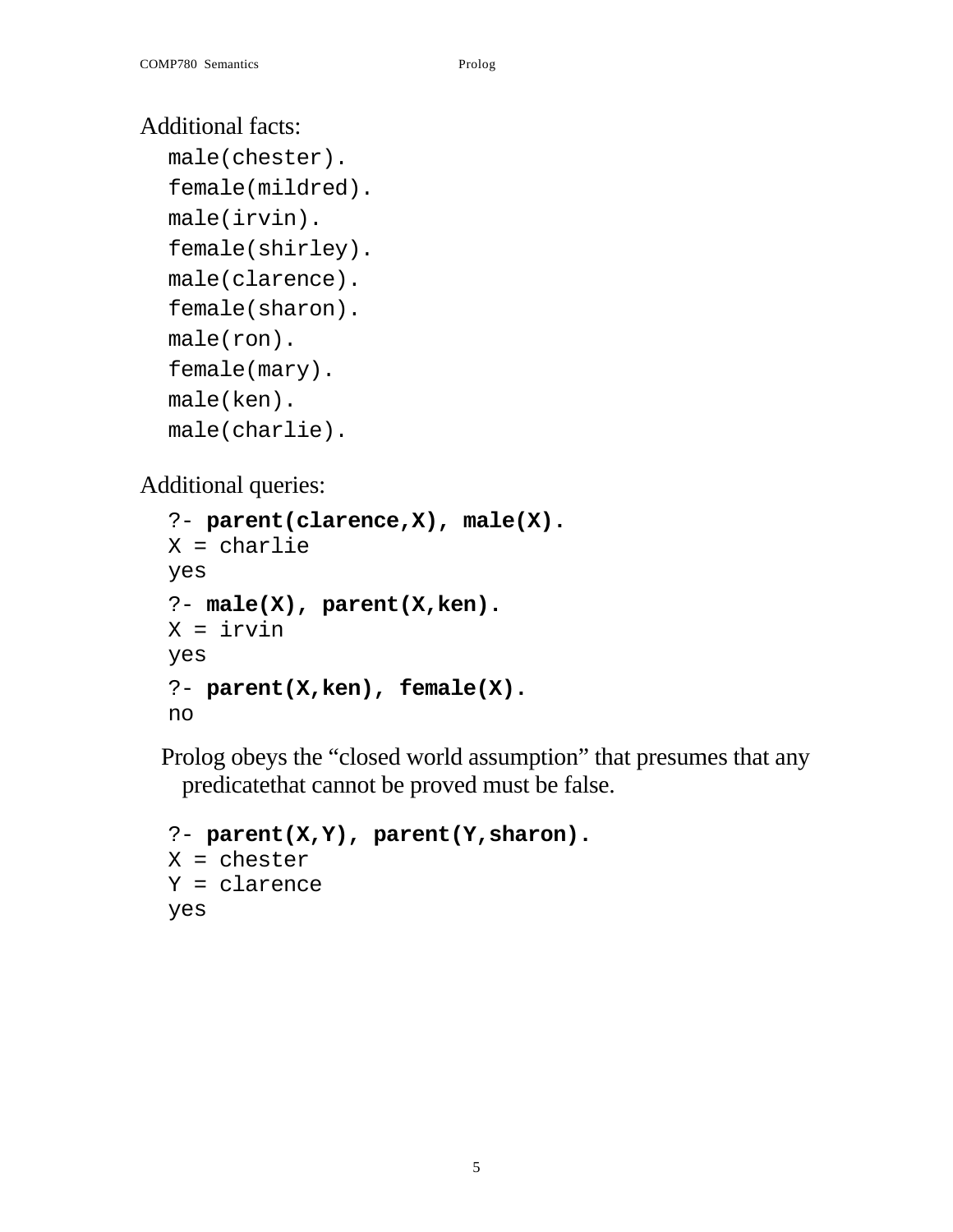These queries suggest definitions of several family relationships.

#### Some rules:

```
father(X, Y) :- parent(X, Y), male(X).
graph(X,Y) :- parent(X,Z), parent(Z,Y).patternalgrandfather(X,Y) :- father(X,Z), father(Z,Y).
sibling(X,Y) :- parent(Z,X), parent(Z,Y).
```
The scope of a variable in Prolog is solely the clause in which it occurs.

Additional queries:

```
?- paternalgrandfather(X,ken).
X = chester
yes
?- paternalgrandfather(chester,X).
X = ron;
X = ken;
X = shirley; % Note the reversal of the roles 
X = sharon; % of input and output.
X = charlie;
no
?- sibling(ken,X).
X = ron;
X = ken;
no
```
The inference engine concludes that ken is a sibling of ken since we have both

```
parent(irvin,ken) and
parent(irvin,ken)
```
To avoid this consequence, the description of sibling needs to be more carefully constructed.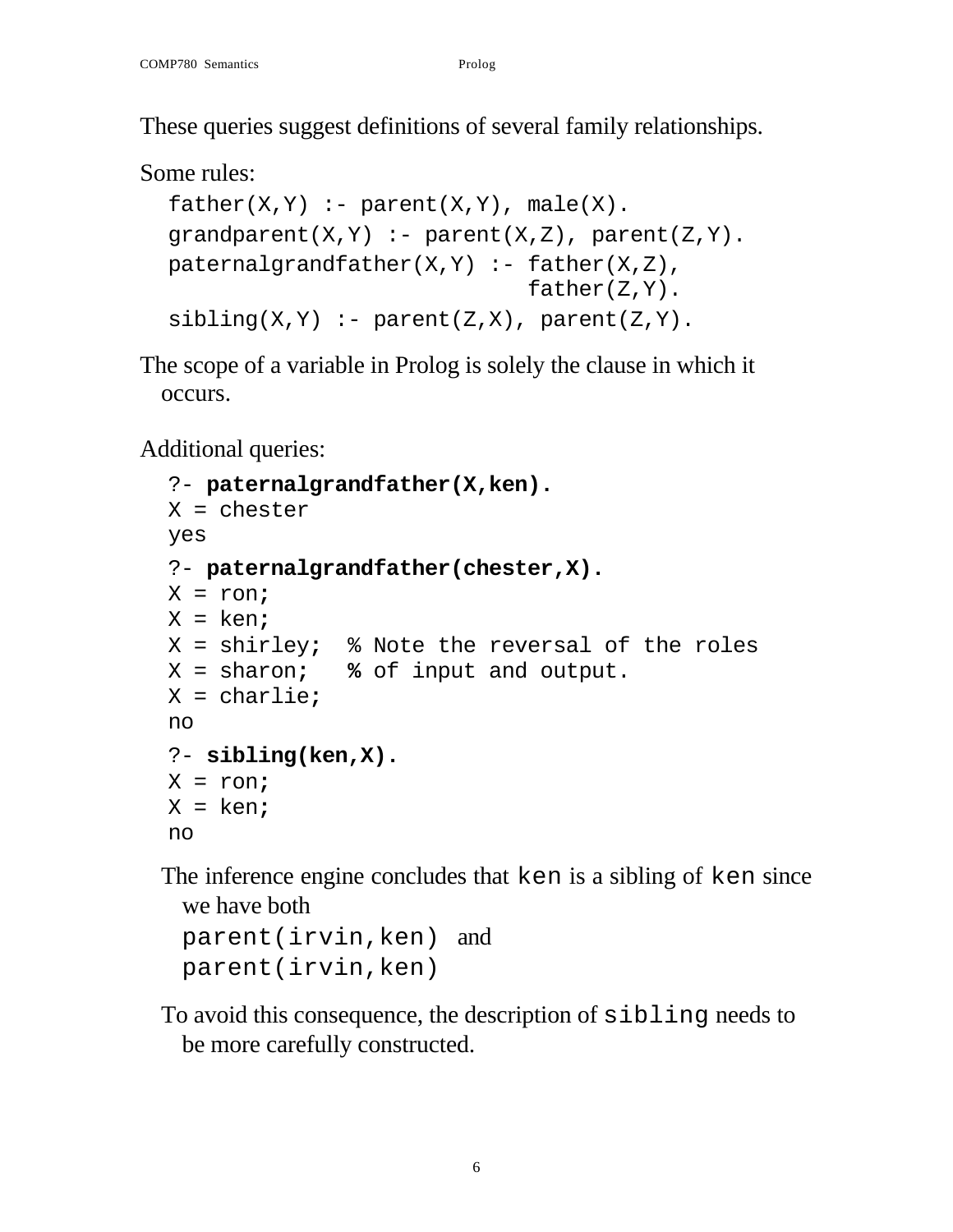## **Predefined Predicates**

**1**. The equality predicate = permits infix as well as prefix notation − e.g.,

```
?- ken = ken.
yes
?- =(ken,ron).
no
?- ken = X. % Can a value be found for X to make 
X = ken \frac{1}{8} it the same as ken?
yes % The equal operator represents the notion
     % of unification.
```
**2.**  $\setminus +$  ("not") is a unary predicate:

```
\+ P is true if P cannot be proved false and false if it can −
  e.g.,
 ?- \+ (ken=ron).
 yes
 ?- \+ (mary=mary).
 no
```
- The closed world assumption − that any property not recorded in the database isn't true – governs how  $\rightarrow$  works.
	- Since the behavior of  $\downarrow$  diverges from the logical not of predicate calculus, we use  $\$  + as little as possible (not at all in the laboratory exercises).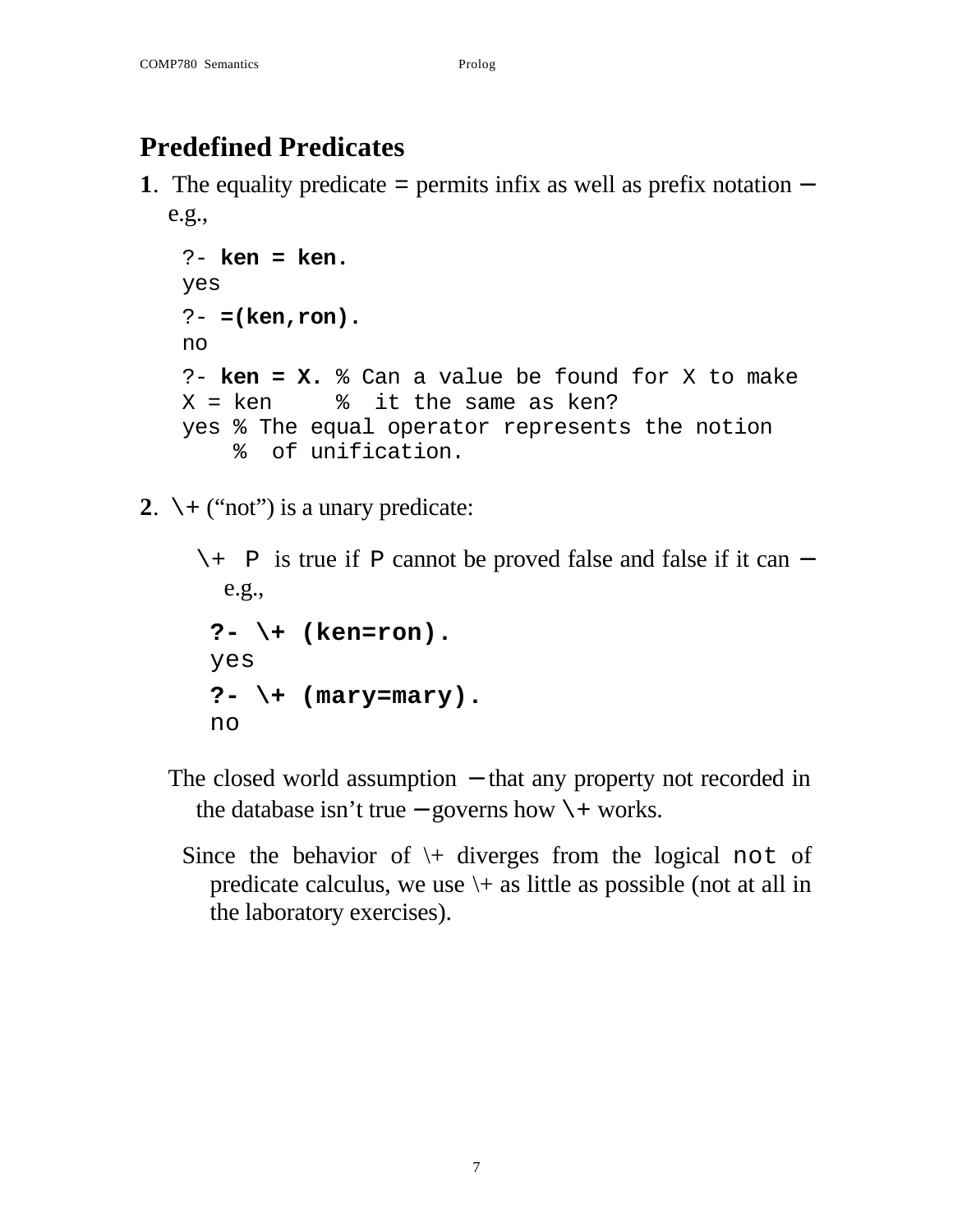The following is a new sibling rule (the previous rule must be removed):

```
sibling(X,Y) :- parent(Z,X), parent(Z,Y)\setminus + (X=Y).
```
Queries:

```
?- sibling(ken,X).
X = ron;
no
?- sibling(X,Y).
X = irvinY = clarence; % sibling is a symmetric relation.
X = irvin % 3 sets of siblings produce 6 answers.
Y = mildred;
X = clarence % The database allows 14 answers.
Y = irvin;
X = clarence
Y = mildred;
X = mildred
Y = irvin;
Y = mildred
X = clarence % No semicolon here.
yes
```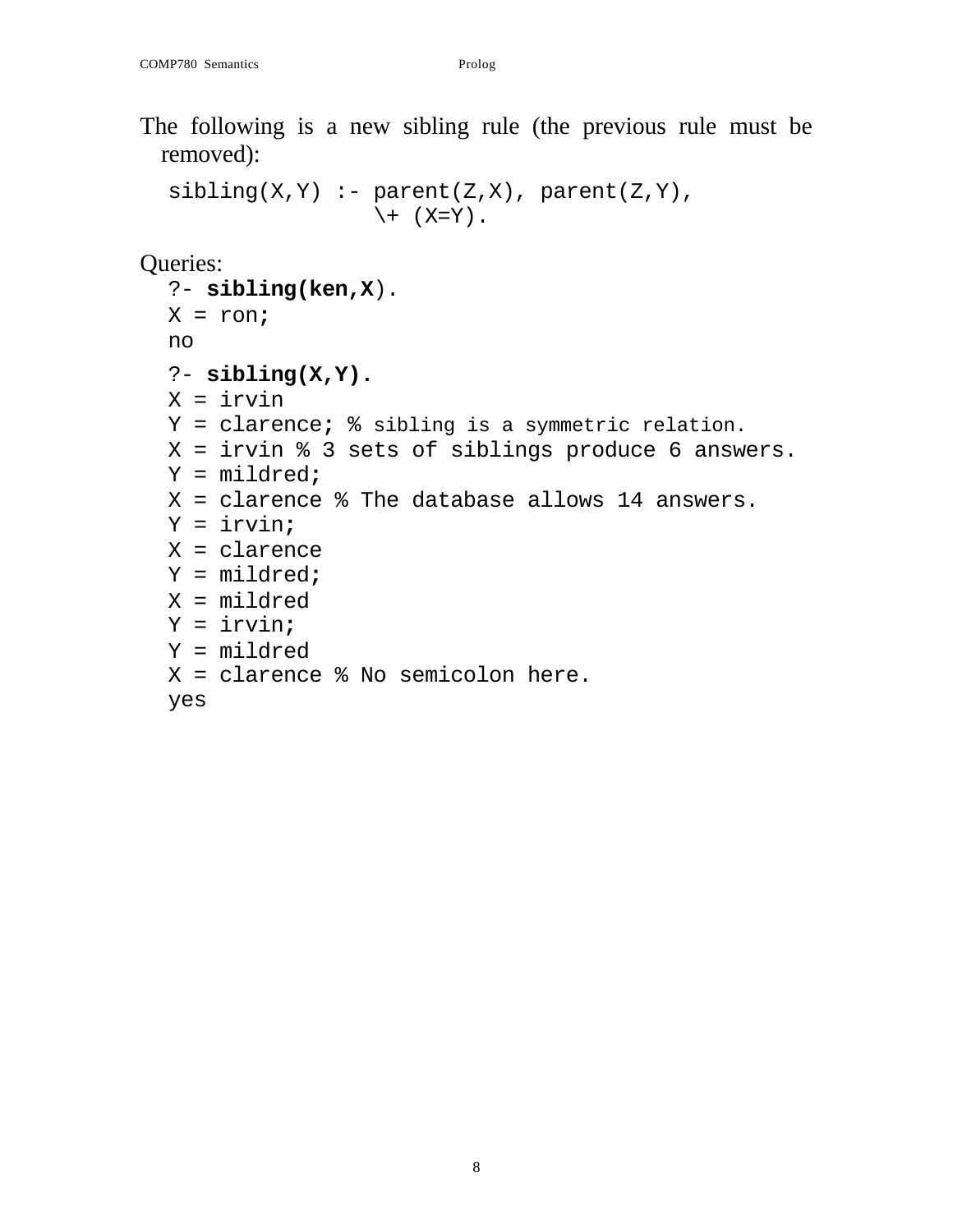A relation may be defined with several clauses:

```
closeRelative(X,Y) :- parent(X,Y).closeRelative(X,Y) :- parent(Y,X).
closeRelative(X,Y) :- sibling(X,Y).
```
There's an implicit **or** between the three definitions of the relation closeRelative.

This disjunction may be abbreviated using semicolons as

```
closeRelative(X,Y) :-
    parent(X,Y) ; parent(Y,X) ; sibling(X,Y).
```
- The three clauses (or single abbreviated clause) are said to define a "procedure" named closeRelative.
	- The *arity* of this procedure is two, i.e., closeRelative takes two arguments.
	- The identifier closeRelative may be used as a different predicate with other arities.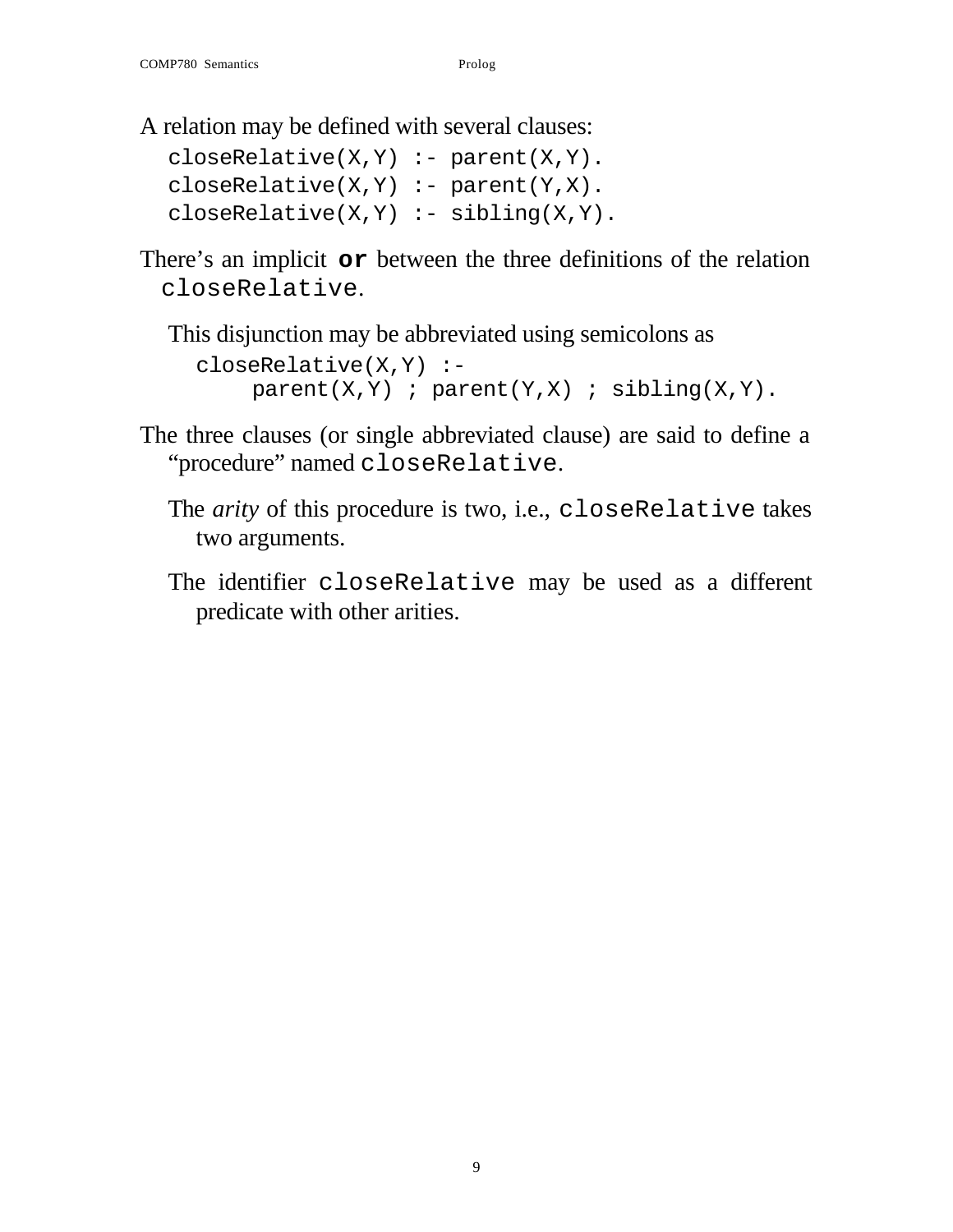## **Recursion**

Suppose we want to define a predicate " $X$  is an ancestor of  $Y$ ," which is true if

```
parent(X,Y) or
parent(X, Z) and parent(Z, Y) or
parent(X,Z), parent(Z,Z1), and parent(Z1,Y) or
…
```
A recursive definition is required to allow an arbitrary depth for the definition.

The first case above serves as the basis for the recursive definition.

The remaining cases are handled by an inductive step.

```
\text{ancestor}(X, Y) \text{ :- parent}(X, Y).
\text{ancestor}(X, Y) \text{ :- parent}(X, Z), ancestor(Z, Y).
```
To continue our example, we add some more facts:

| parent(ken,nora).      | female(nora).      |
|------------------------|--------------------|
| parent(ken,elizabeth). | female(elizabeth). |

Fig. A.3 shows the parent relation between the twelve people defined in our database.



Figure A.3: A Family Tree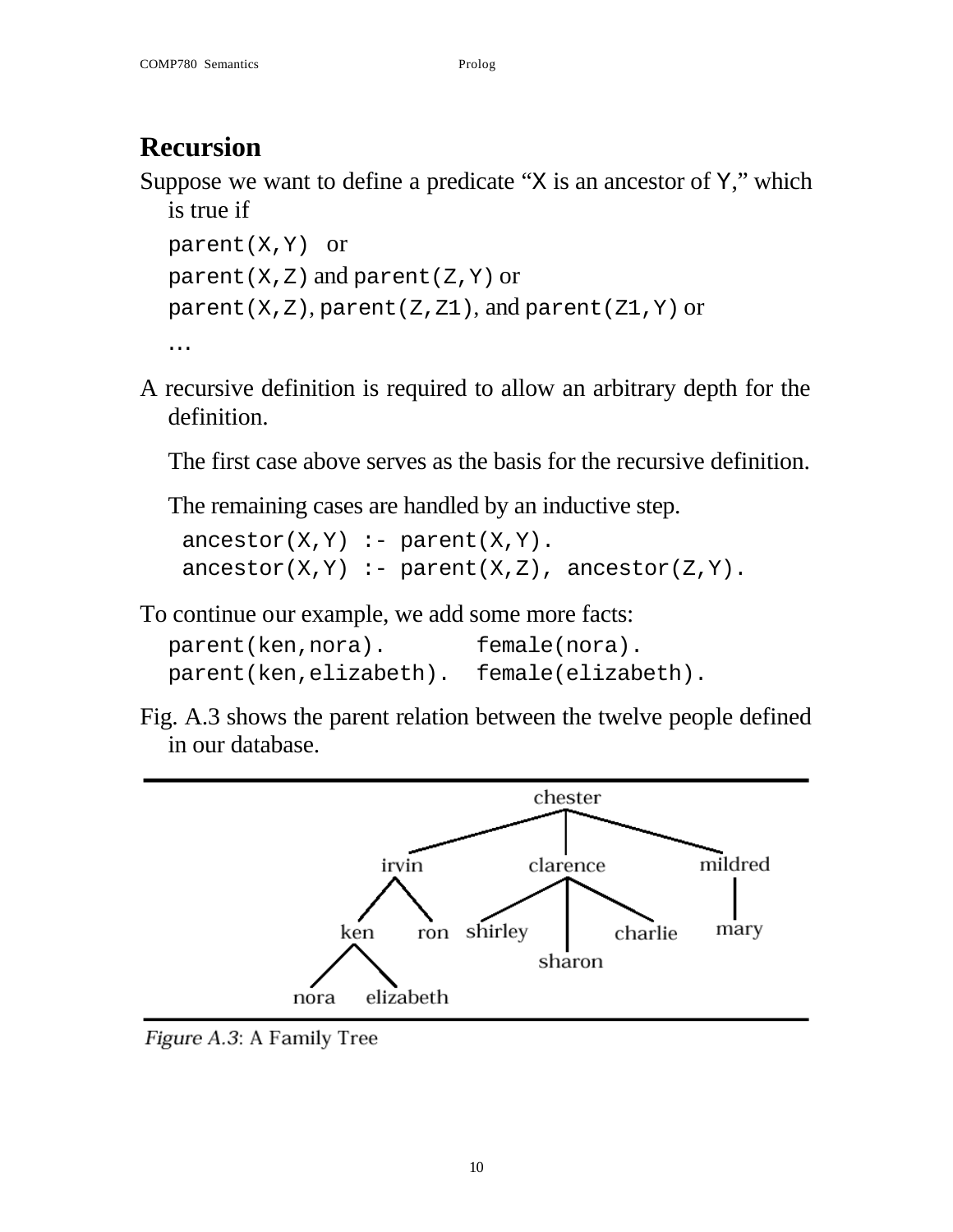Some queries:

```
?- ancestor(mildred,mary).
```
yes % because parent(mildred,mary).

#### ?- **ancestor(irvin,nora).**

yes % because

- % parent(irvin,ken) and
- % ancestor(ken,nora) because parent(ken,nora).

#### ?- **ancestor(chester,elizabeth).**

```
yes % because
```
- % parent(chester,irvin)
- % and ancestor(irvin,elizabeth)
- % because parent(irvin,ken) and
- % ancestor(ken,elizabeth)
- % because parent(ken,elizabeth).

#### ?- **ancestor(irvin,clarence).**

```
no % because parent(irvin,clarence) is not provable
```
- % and,whoever is substituted for Z, it is
- % impossible to prove parent(irvin,Z) and
- % ancestor(Z,clarence).

All possibilities for Z are tried that make parent (irvin, Z) true, namely

```
Z=ron and
 Z=ken,
and both
 ancestor(ron,clarence) and 
 ancestor(ken,clarence)
```
fail.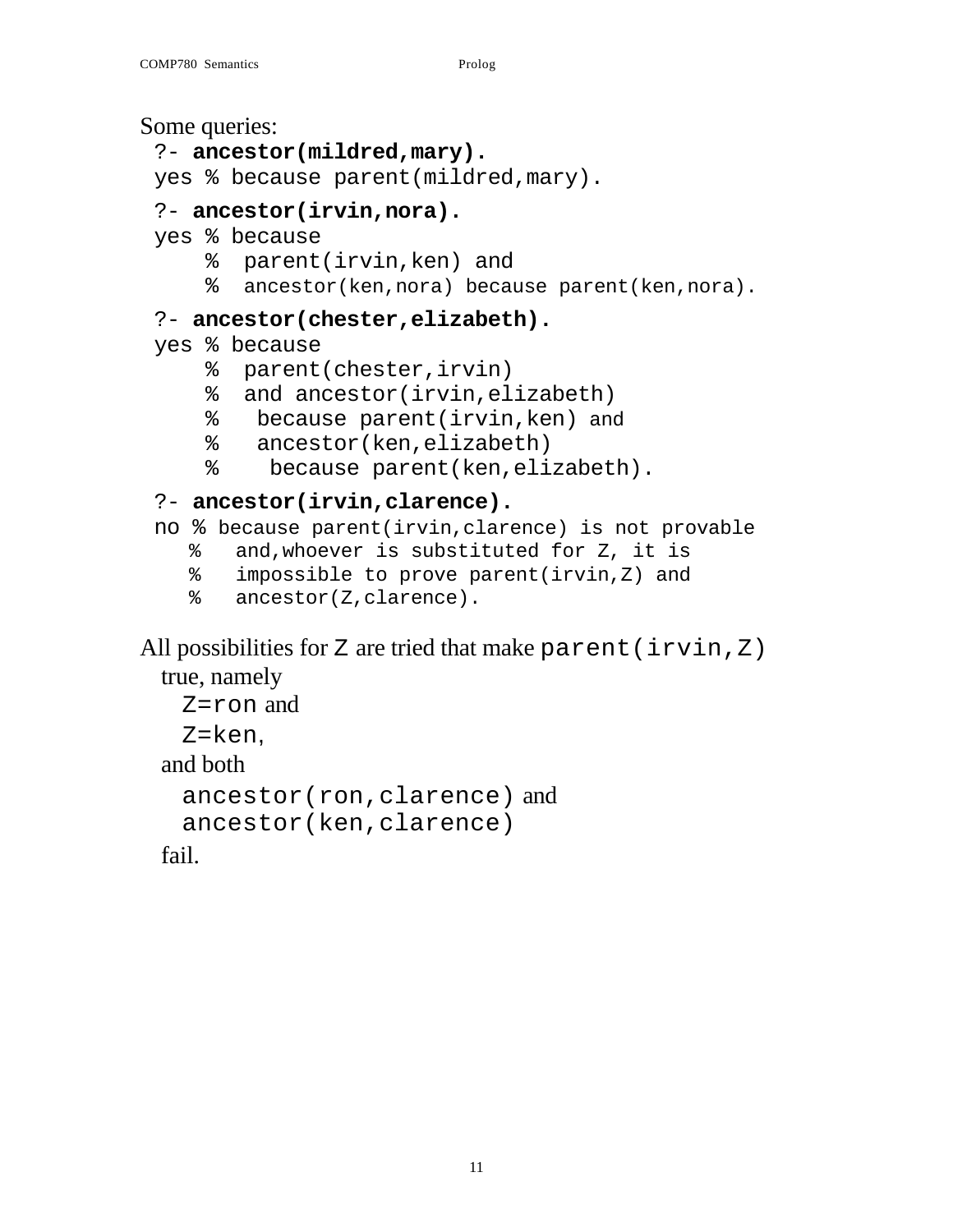# **Control Aspects**

- Since efficiency is a concern, Prolog interpreters follow a certain deterministic strategy for discovering proofs.
- **1**. The order in which the clauses defining a given predicate are tested (the *rule order* or *clause order*) is top to bottom (as they appear in the text of the program).

Rule order determines the order in which answers are found – e.g.,

```
\arccos{tor2(X,Y)} :- parent(X,Z), ancestor2(Z,Y).
\text{ancestor2}(X,Y) \text{ :} \text{ parent}(X,Y).?- ancestor(irvin,Y).
Y = ron, ken, nora, elizabeth
     % Four answers returned separately.
?- ancestor2(irvin,Y).
Y = nora, elizabeth, ron, ken
     % Four answers returned separately.
```
- **2**. The left-to-right order in which terms (subgoals) are listed on the RHS of a rule (the *goal order*) is the order in which the interpreter tries to solve them.
	- Goal order determines the shape of the search tree that the interpreter explores.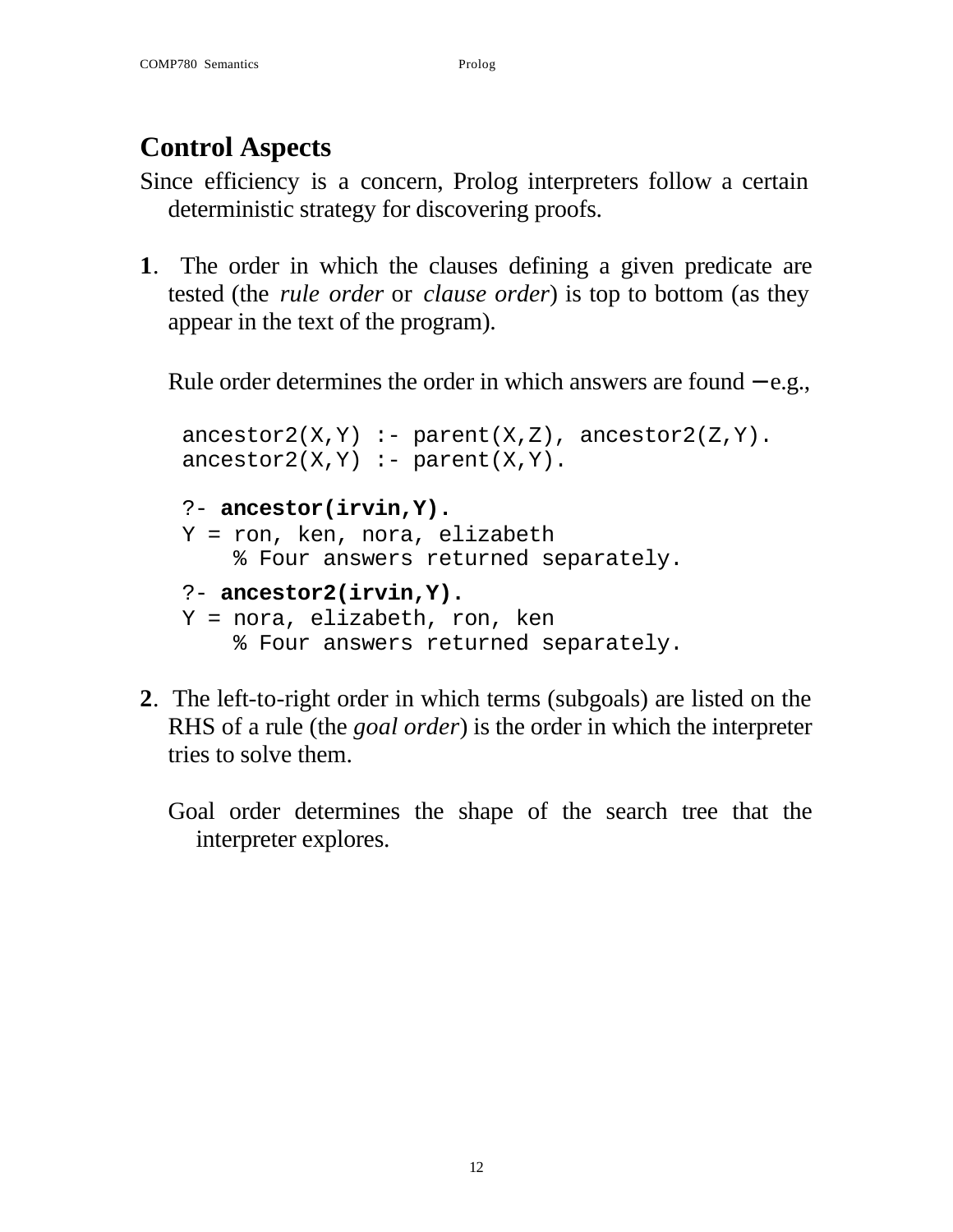A poor choice of goal order may give a search tree with an infinite branch down which the interpreter gets trapped − e.g.,

```
\arccos{or}3(X,Y) :- \arccos{cor}3(Z,Y), \arccos{c}(X,Z).
\arccos{tor3(X,Y)} :- parent(X,Y).
```

```
?- ancestor(irvin,elizabeth).
```
yes

```
?- ancestor3(irvin,elizabeth).
```
This query invokes a new query

```
ancestor3(Z,elizabeth), parent(irvin,Z).
```
which invokes

```
ancestor3(Z1,elizabeth), parent(Z,Z1),
```
parent(irvin,Z).

which invokes

```
ancestor3(Z2,elizabeth), parent(Z1,Z2),
parent(Z,Z1), parent(irvin,Z).
```
which invokes …

The eventual result is a message such as

"Out of local stack during execution; execution aborted."

- The problem with this last definition of the ancestor relation is the left recursion with uninstantiated variables in the first clause.
	- If possible, the leftmost goal in the body of a clause should be nonrecursive so that a pattern match occurs and some variables are instantiated before a recursive call is made.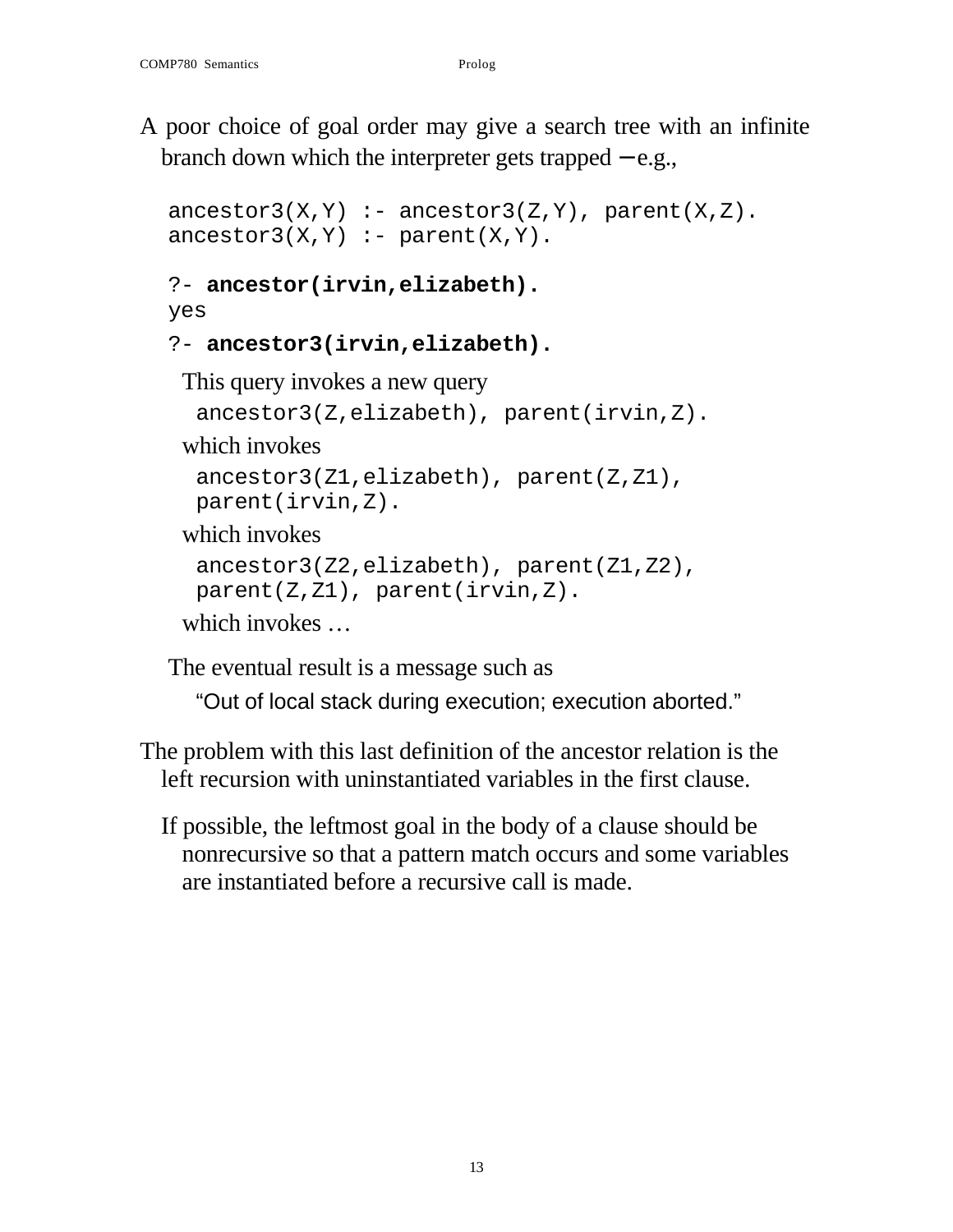## **Lists**

A list of terms can be represented between brackets – e.g., [a,b,c].

Here the *head* of the list is a, the *tail* is [b, c].

The tail of, e.g., [a] is [] (the empty list).

- Lists may contain lists as elements e.g., [a, [b, 1], 3, [c]] is a list of four elements.
- As a special form of direct pattern matching,  $[H|T]$  matches any list with at least one element:
	- H matches the head of the list,
	- T matches the tail.
- A list of elements is permitted to the left of the vertical bar  $-$  e.g.,  $[X, a, Y|T]$  matches any list with at least three elements whose second element is the atom a:
	- X matches the first element.
	- Y matches the third element, and
	- T matches the rest of the list (possibly empty) after the third element.

Using these pattern matching facilities, values can be specified as the intersection of constraints instead of by direct assignment.

Lists are ordinary structures with syntactic sugar added.

The notation abbreviates terms constructed with the predefined "." function symbol and the special atom [].

```
E.g.,
  [a,b,c] abbreviates (a, .(b, .(c,[]))).
  [H|T] abbreviates .(H, T).
  [a, b|X] abbreviates (a, .(b, X)).
```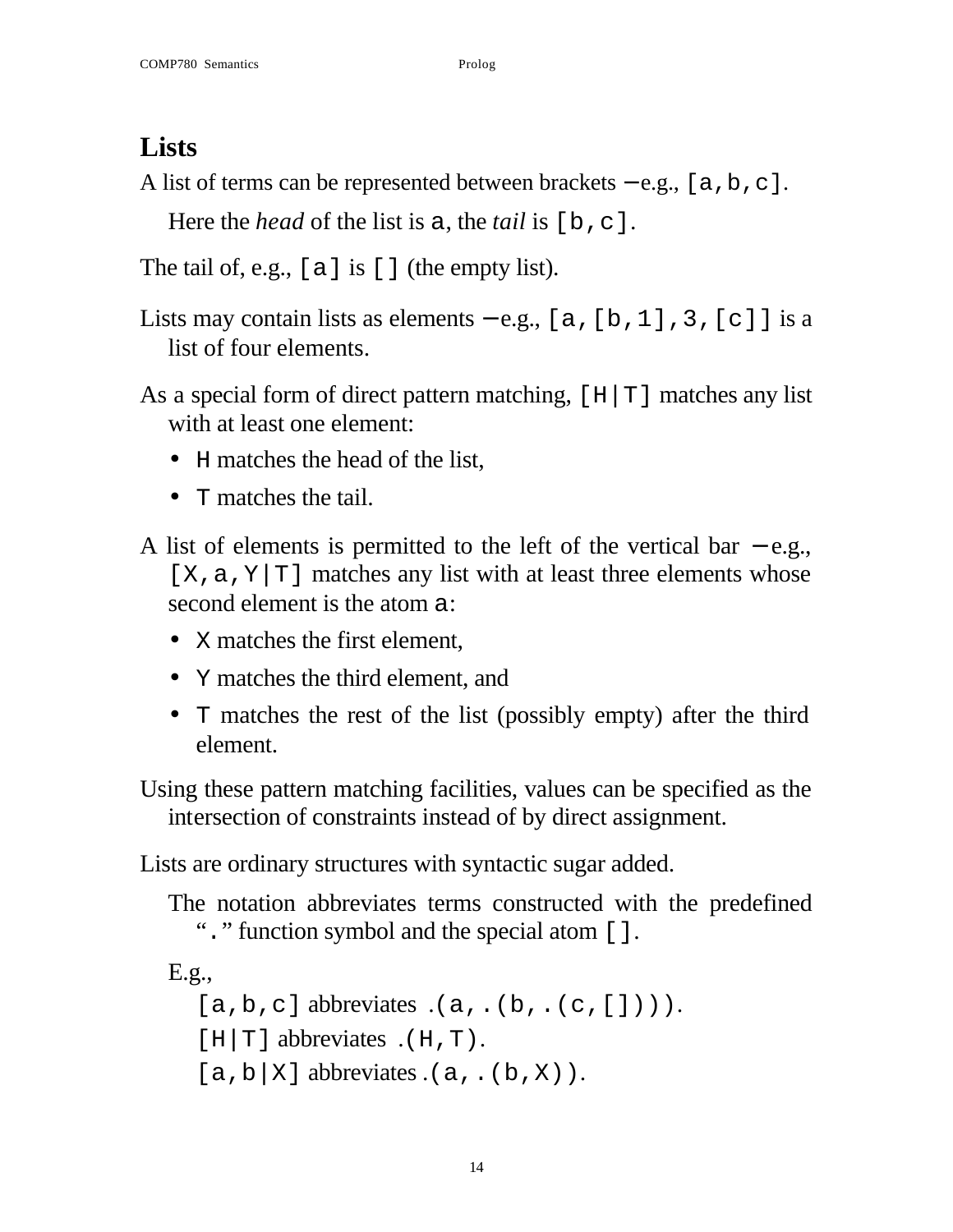# **List Processing**

1. Define last( $L$ ,  $X$ ) to mean "X is the last element of the list  $L$ ".

The last element of a singleton list is its only element.

```
last([X], X).
```
The last element of a list with two or more elements is the last item in its tail.

```
last([H|T], X) :- last(T, X).
?- last([a,b,c], X).
X = Cyes
?- last([ ], X).
no
```
The "illegal" operation of requesting the last element of an empty list simply fails, allowing the caller to try alternative subgoals.

Predicate last acts as a generator when run "backwards":

```
?- last(L, a).
L = [a];
L = [ _5, a]; % The underline indicates system-
L = [ 5, 9, a]; % generated variables.
L = [ 5, 9, 13, a] ...
```
Variable H in the definition of last plays no part in the body of the rule − it doesn't need a name.

Prolog has anonymous variables, denoted by an underscore:

 $last([[-T], X) :- last(T,X)$ .

Another example:

```
father(F) :- parent(F, _), male(F).
```
The scope of an anonymous variable is its single occurrence.

(The authors prefer using named variables for documentation.)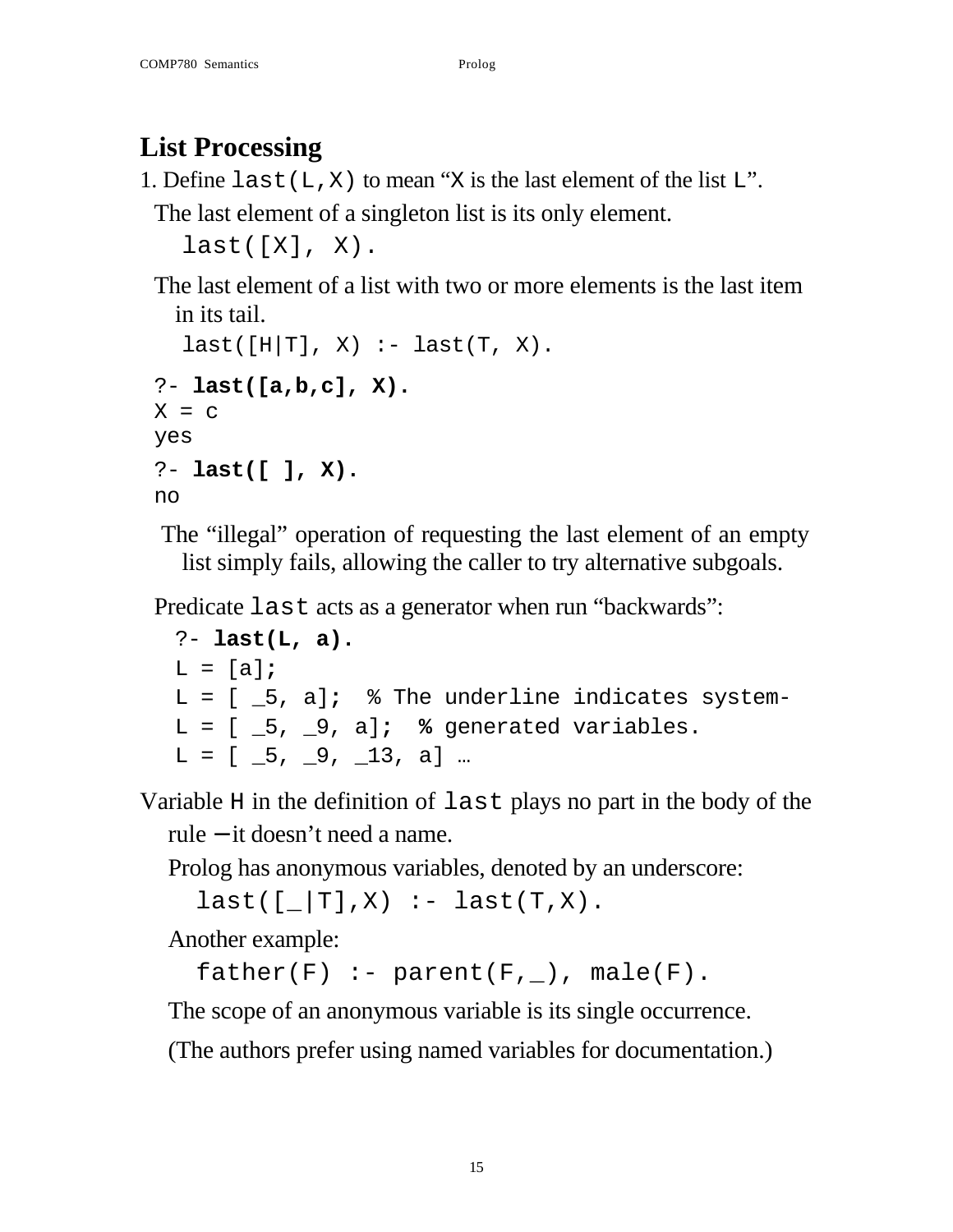2. Define member  $(X, L)$  to mean "X is a member of the list L".

For this predicate we need two clauses,

- one as a basis case and
- the second to define the recursion that corresponds to an inductive specification.

The predicate succeeds if X is the first element of L.  $member(X, [X|T]).$ 

If the first clause fails, check if  $X$  is a member of the tail of  $L$ .  $member(X, [H|T]) :- member(X,T).$ 

If the item is not in the list, the recursion eventually tries a query of the form member  $(X, [])$ .

This fails since the head of no clause for member has [] as second argument.

3. Define delete(X,List,NewList) to mean

"The variable NewList is to be bound to a copy of List with all instances of X removed".

- When X is removed from an empty list, we get the same empty list.  $delete(X, [ ], [ ]).$
- When an item is removed from a list with that item as its head, we get the list that results from removing the item from the tail of the list (ignoring the head).

```
delete(H,[H|T],R) :- delete(H,T,R).
```
If the previous clause fails, X is not the head of the list, so we retain the head of  $\mathbb L$  and take the tail that results from removing X from the tail of the original list.

```
delete(X, [H|T], [H|R]) :- delete(X, T, R).
```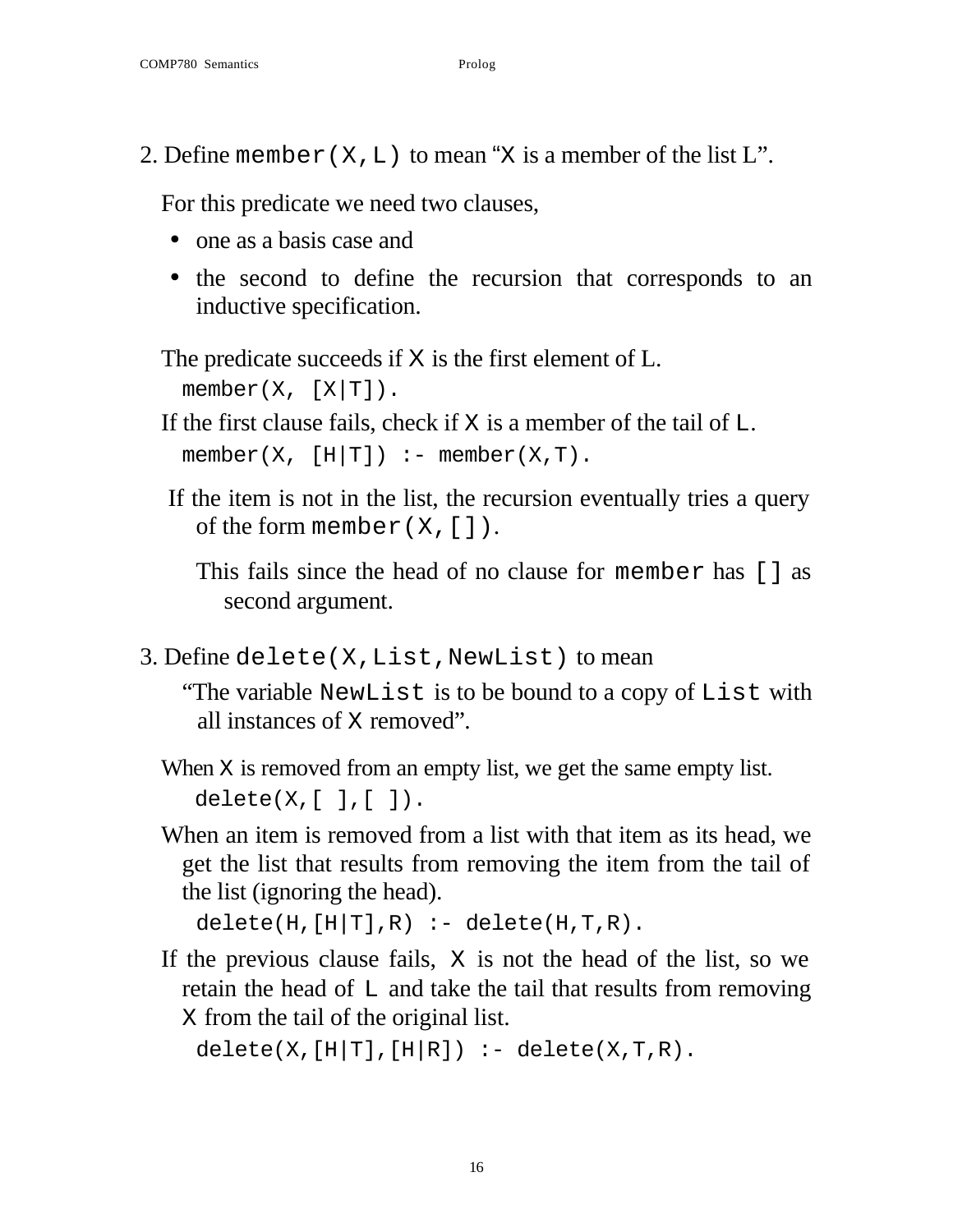4. Define union(L1,L2,U) to mean

"The variable U is to be bound to the list that contains the unionof the elements of L1 and L2".

If the first list is empty, the result is the second list.

```
union([ ],L2,L2). % clause 1
```
If the head of  $L1$  is a member of  $L2$ , it may be ignored since a union does not retain duplicate elements.

```
union([H|T],L2,U) :-
        member(H,L2), union(T,L2,U). % clause 2
```
If the head of  $LI$  is a not member of  $L2$  (clause 2 fails), it must be included in the result.

```
union([H|T],L2,[H|U]) :-
        union(T,L2,U). % clause 3
```
In the last two clauses, recursion is used to find the union of the tail of L1 and the list L2.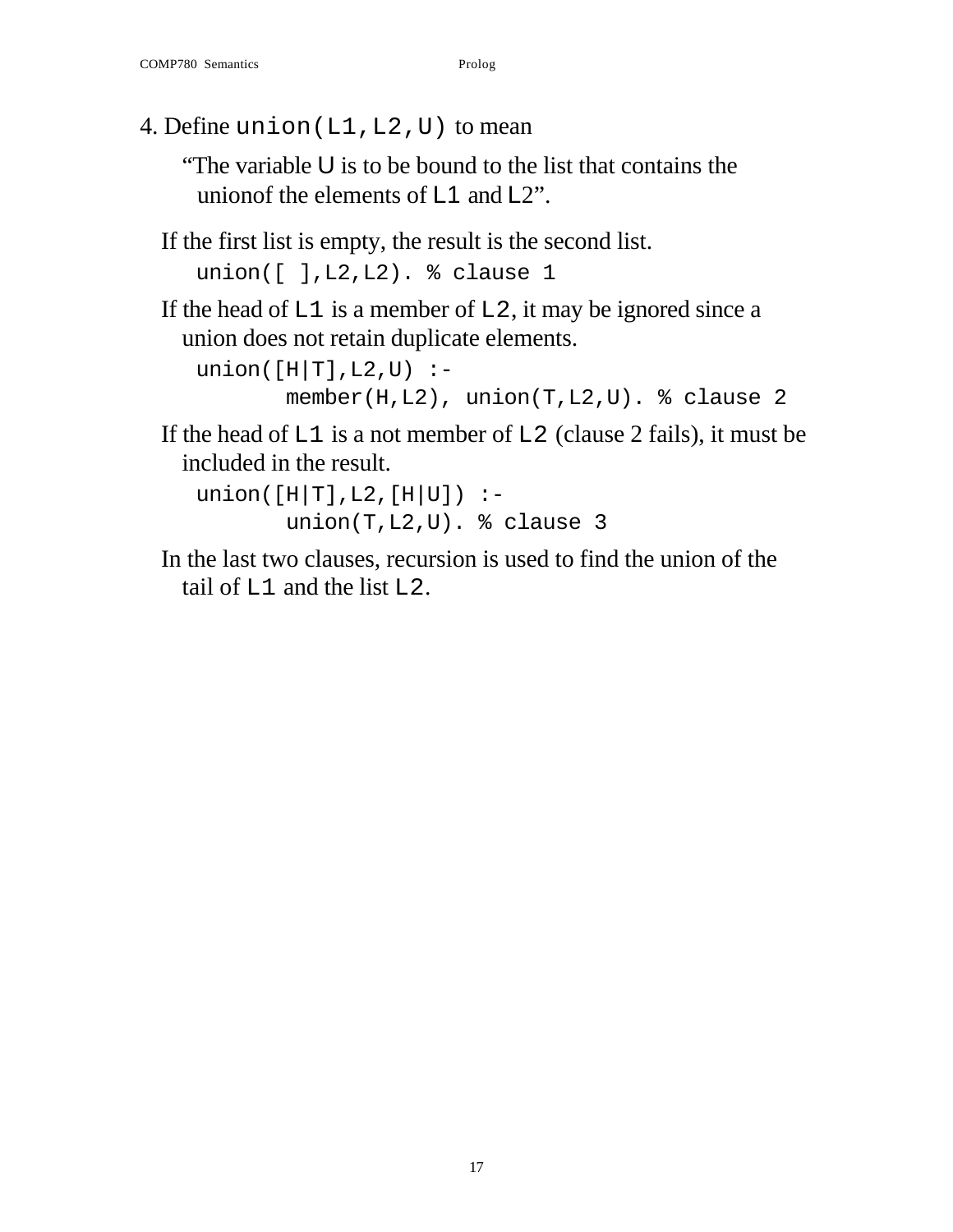#### 5. Define concat  $(X, Y, Z)$  to mean

"The concatenation of lists X and Y is Z".

In the Prolog literature, this predicate is frequently called append.

```
concat([ ], L, L). % clause a
 concat([H|T], L, [H|M]) :-
          concat(T, L, M). % clause b
?- concat([a,b,c], [d,e], R).
R = [a, b, c, d, e]yes
```
The inference that produced this answer is illustrated by the search tree in Figure A.4.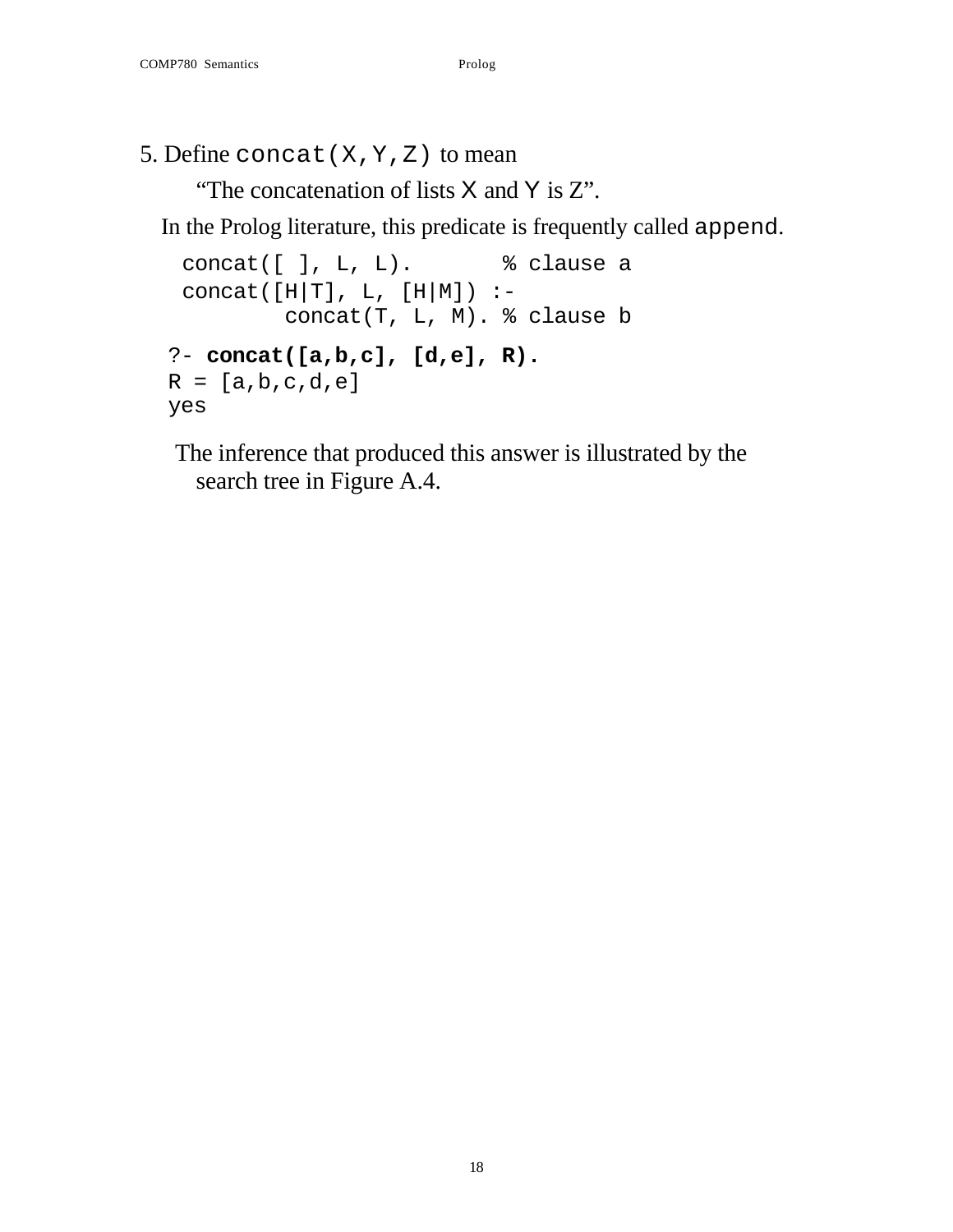When the last query succeeds, the answer is constructed by unwinding the bindings:



Figure A.4: A Search Tree for concat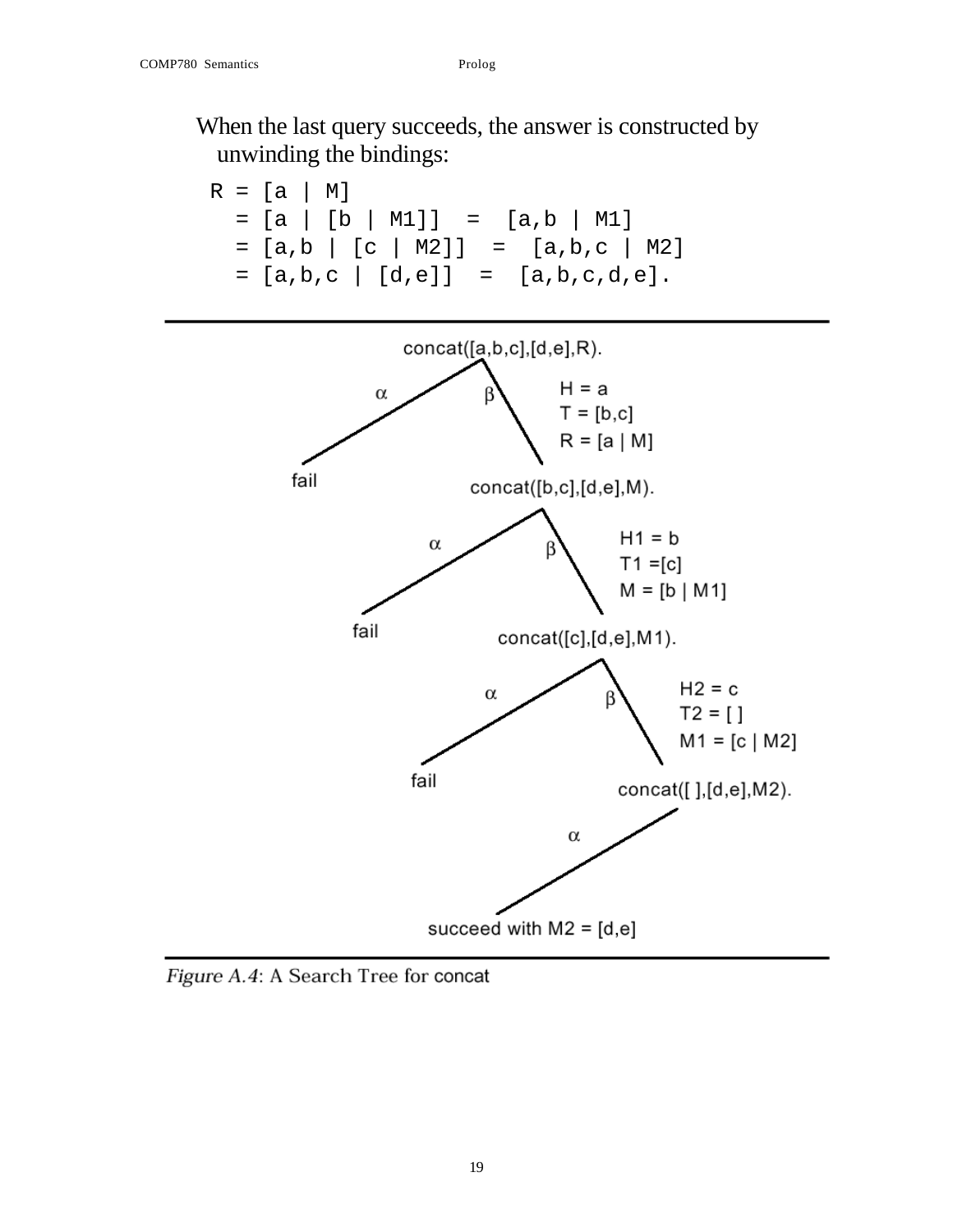

### Figure A.5 shows the search tree for another application of concat using semicolons to generate all the solutions.

Figure A.5: Another Search Tree for concat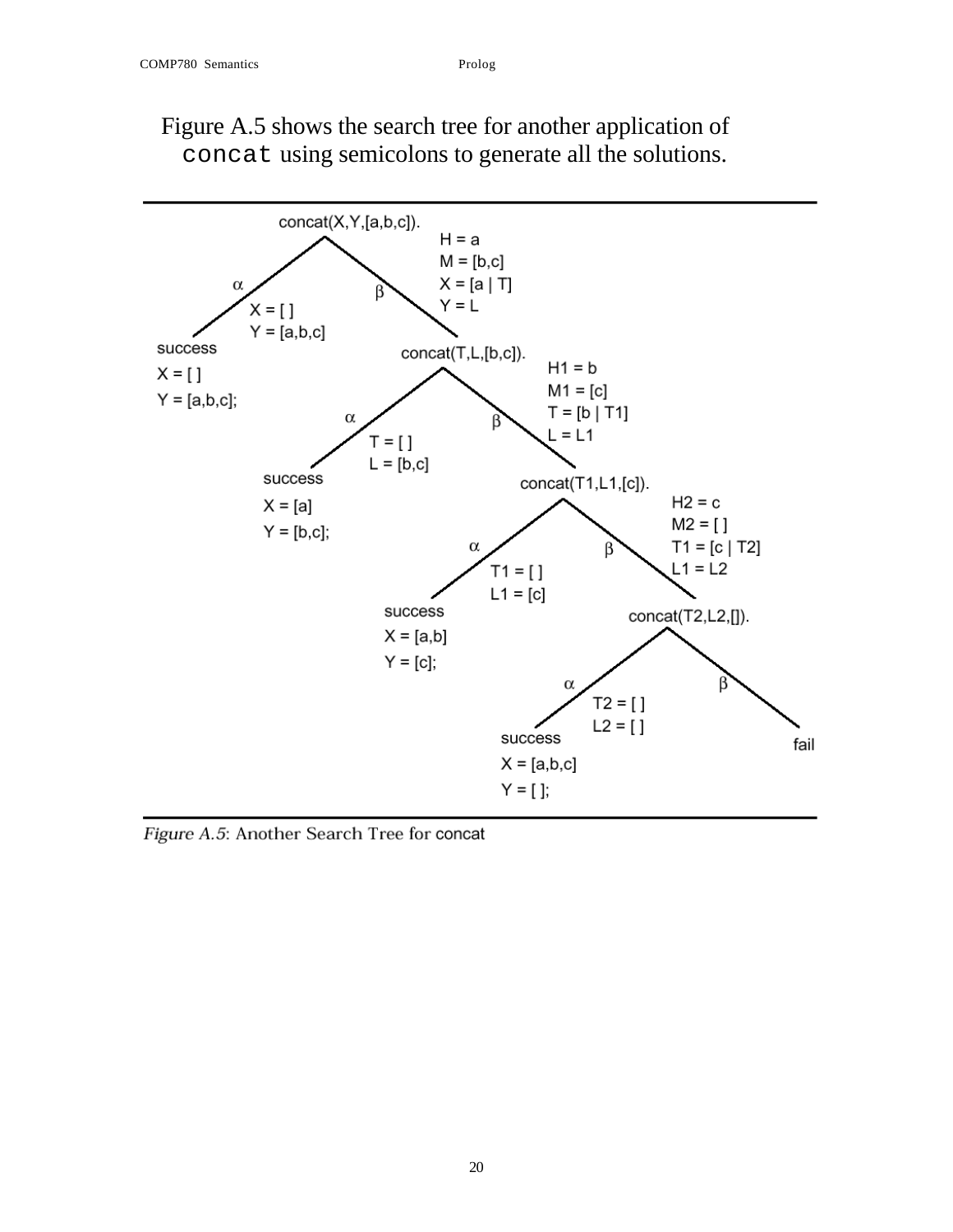6. Define reverse(L,R) to mean "the reverse of list  $L$  is  $R$ ".

```
reverse([ ], [ ]).
reverse([H|T], L) :- reverse(T, M), concat(M, [H], L).
```
- In executing concat, the depth of recursion corresponds to the number of times that items from the first list are attached (cons) to the front of the second list.
	- So the work done by concat is proportional to the length of the first list.
	- When reverse is applied to a list of length *n*, the concat calls have first arguments of lengths, *n*-1, *n*-2, …, 2, 1.

So the complexity of  ${\tt reverse}$  is proportional to  $n^2.$ 

7. An improved reverse using an accumulator:

 $rev(L, R) := help(L, [ ] , R).$ help $([ ]$ , R, R). help( $[H|T]$ , A, R) :- help(T,  $[H|A]$ , R).

Predicate help is called *n* times if the original list is of length *n*.

So the complexity of rev is proportional to *n*.

Note that help is tail recursive.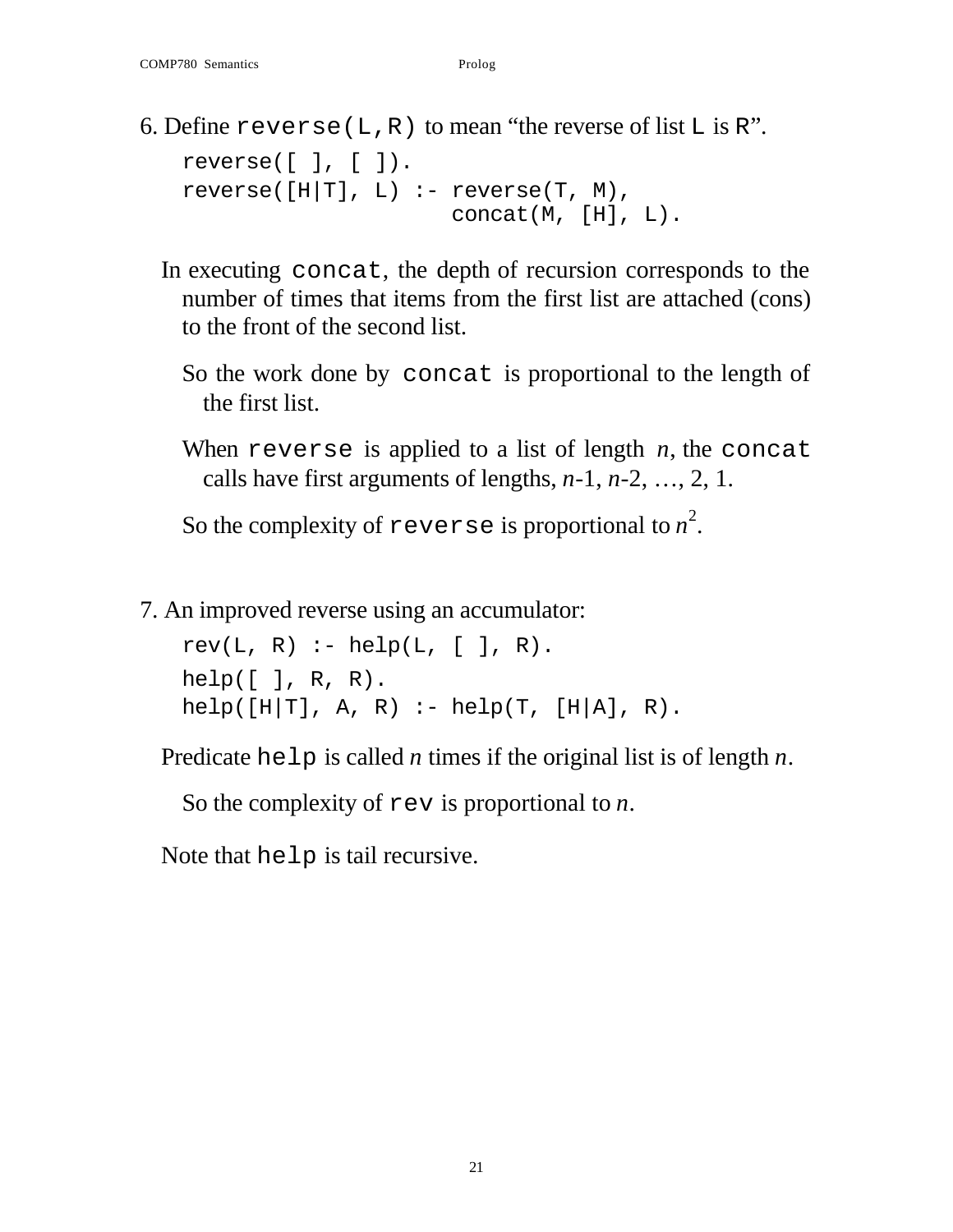# **Sorting in Prolog**

We need relations for comparing numbers (equal,  $\equiv$  :  $=$  ", and not equal, "= $\=$ ", are discussed later):

 $M \leq N$ ,  $M \leq N$ ,  $M \geq N$ ,  $M \geq N$ 

These require that both operands be numeric atoms or arithmetic expressions whose variables are bound to numbers.

## **Insertion Sort**

We sort the tail  $T$  of a list (recursively) then insert the head  $X$  into its proper place in the tail.

```
insertSort([ ], [ ]).
insertSort([X|T], M) :- insertSort(T, L), insert(X, L, M).
insert(X, [H|L], [H|M]) :- H< X, insert(X, L, M).insert(X, L, [X|L]).
```
The clauses for insert are order dependent.

We remove this dependence by distinguishing the case where  $\mathbb{L}$  is empty and explicitly stating the conditions for both remaining cases.

```
insert(X, [ ] , [ X ]).
insert(X, [H|L], [X,H|L]) :- X=< H.insert(X, [H|L], [H|M]) :- X>H, insert(X,L,M).
```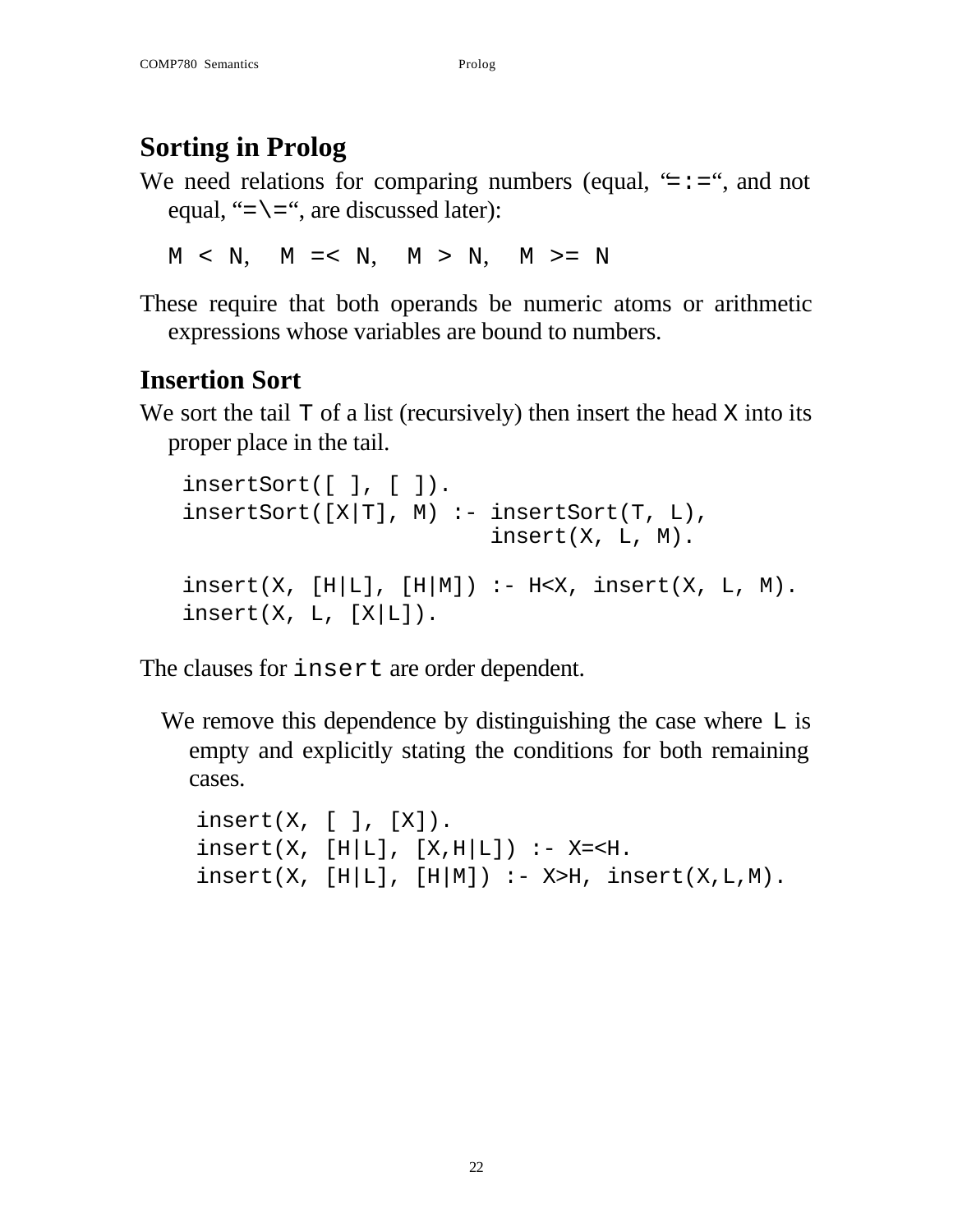# **Quick Sort**

We split the list into those items less than or equal to the *pivot* and those greater than the pivot.

We arbitrarily chose the first number in the list as the pivot.

After the two lists are sorted (recursively), they are concatenated with the pivot in the middle to form an overall sorted list.

Splitting is done by the predicate

```
partition(P, List, Left, Right)
```
where

```
P and List are inputs,
```
P is a pivot for list List,

Left and Right are outputs,

Left gets bound to the list of all elements in List less than or equal to P, and

Right gets bound to the list of all elements in List greater than P.

```
partition(P, [ ], [ ], [ ]).
partition(P, [A|X], [A|Y], Z) :- A=<P,
          partition(P, X, Y, Z).
partition(P, [A|X], Y, [A|Z]) :- A>P,
          partition(P, X, Y, Z).
quickSort([ ], [ ]).
quickSort([H|T], S) :-
          partition(H, T, Left, Right),
          quickSort(Left, NewLeft),
          quickSort(Right, NewRight),
          concat(NewLeft, [H|NewRight], S).
```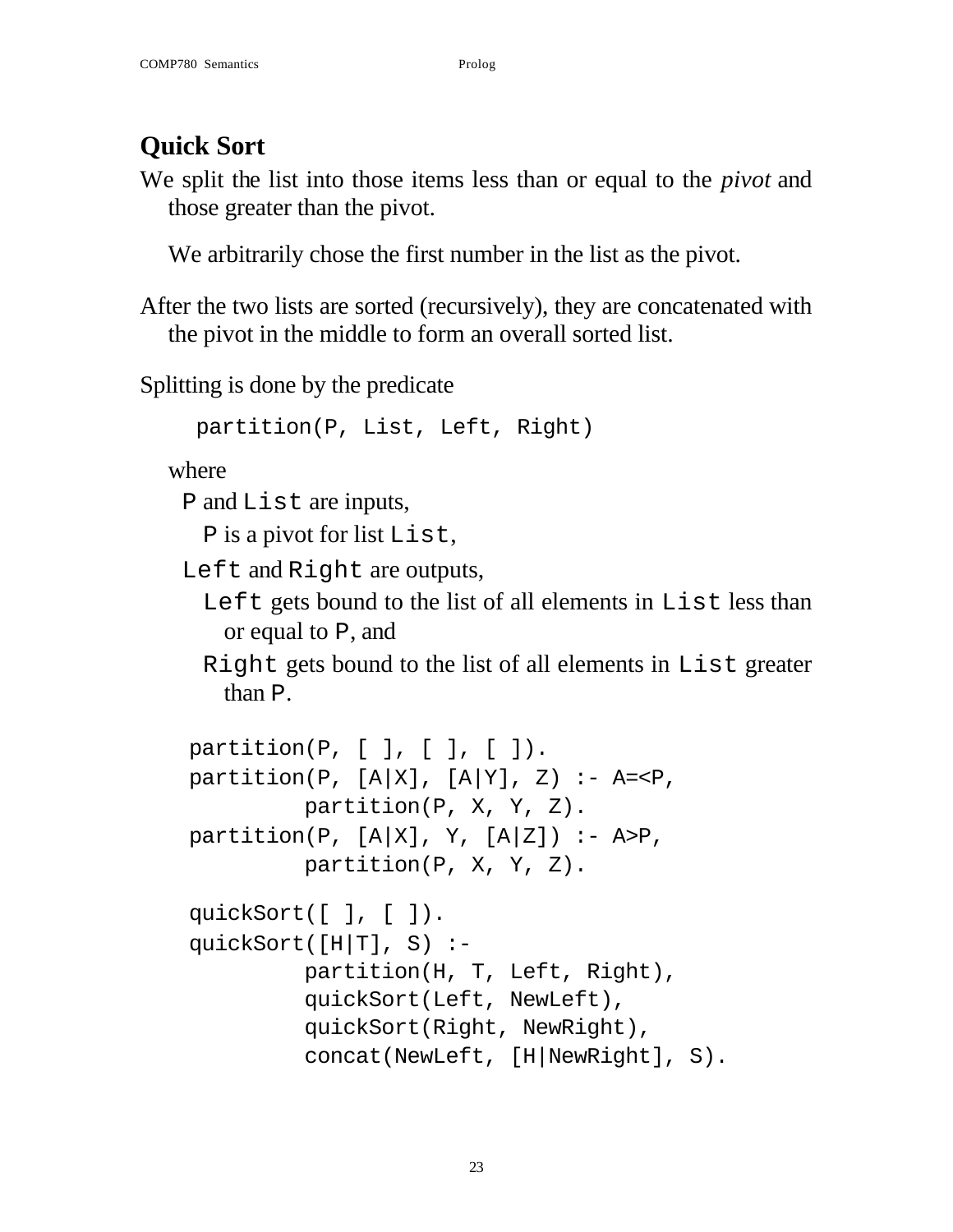## **The Logical Variable**

- A variable in an imperative language is not the same concept as a variable in mathematics:
- **1**. A program variable refers to a memory location whose content may change.
- **2**. A variable in mathematics stands for a value that, once determined, won't change.
	- E.g., the equations  $x + 3y = 11$  and  $2x 3y = 4$  specify value for *x* and *y* (viz.,  $x = 5$  and  $y = 2$ ).
	- A variable in Prolog is called a *logical variable*; it acts like a mathematical variable.
- **3**. Once a logical variable is bound to a value (an *instantiation* of it), the binding can be altered only if the pattern matching that caused the binding is undone by backtracking.
- **4**. The destructive assignment of imperative languages can't be done in logic programming.
- **5**. Terms in a query change only by having variables filled in for the first time.
- **6**. An iterative accumulation of a value is got by having each instance of a recursive rule take the values passed to it and compute values for new variables that are then passed to another call.
- **7**. Since a logical variable is "write-once", it is more like a constant identifier with a dynamic defining expression as in Ada (or Pelican) than a variable in an imperative language.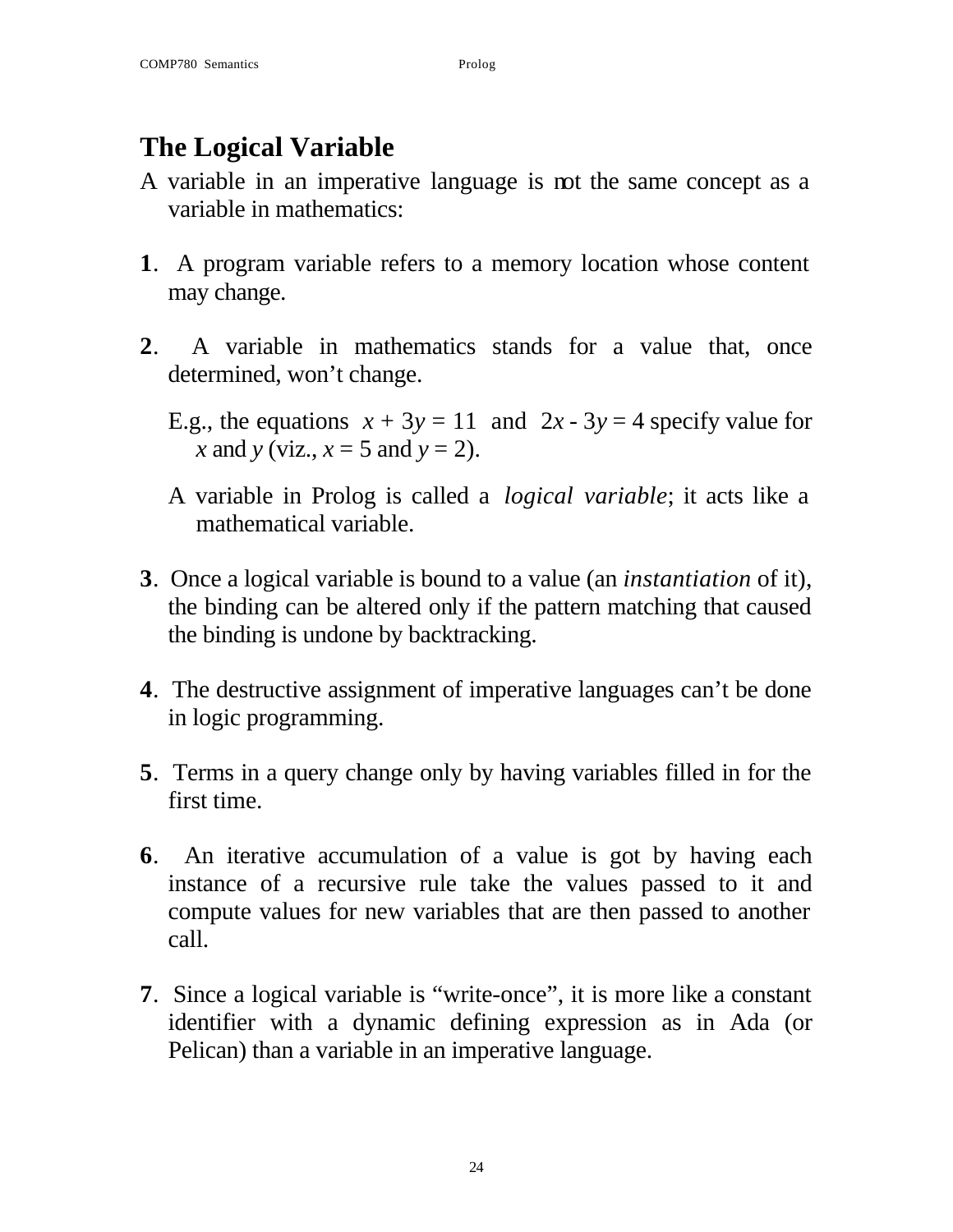- The power of logic programming comes from using the logical variable in structures to direct the pattern matching.
	- Results are constructed by binding values to variables according to the constraints imposed by the structures of the arguments of the goal term and the head of the clause being matched.
	- The order that variables are constrained is generally not critical.
		- The construction of complex values can be postponed as long as logical variables hold their places in the structure being constructed.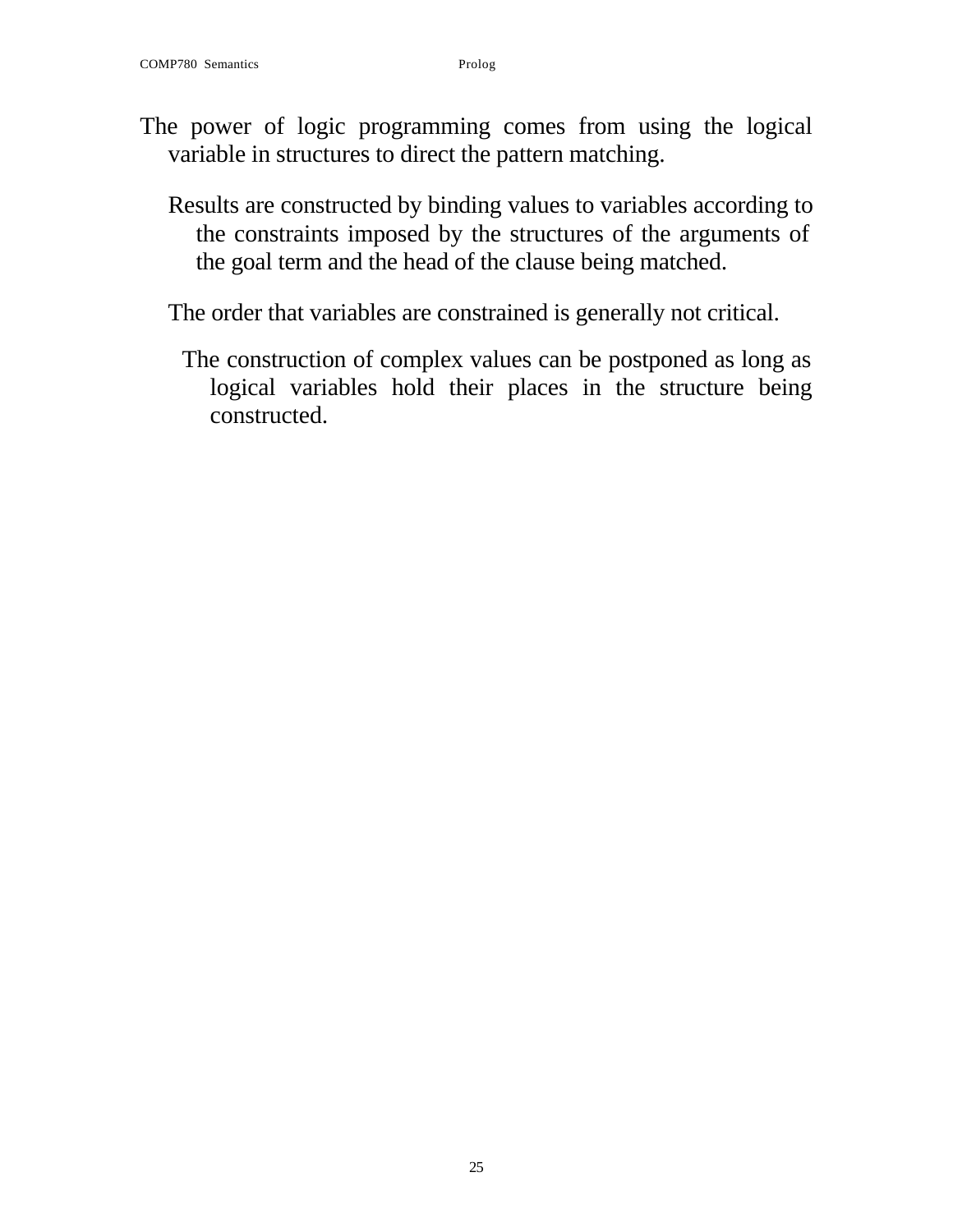# **Equality and Comparison in Prolog**

## **Unification**

T1 = T2 succeeds if term T1 can be unified with term T2.

```
| ? - f(X, b) = f(g(a), Y).X = g(a)Y = byes
```
### **Numerical Comparisons**

 $=:-, = \ = \ =, \ <, >, = <, >=$ 

Evaluate both expressions and compare the results.

```
| ?- 5<8.
yes
| ?- 5 =< 2.
no
| ?- N =:= 5.
! Error in arithmetic expression: not a number
!(N not instantiated to a number)
no
| ?- N = 5, N+1 =< 12.
N = 5 % The unification N = 5 causes a binding
       % of N to 5.
yes
```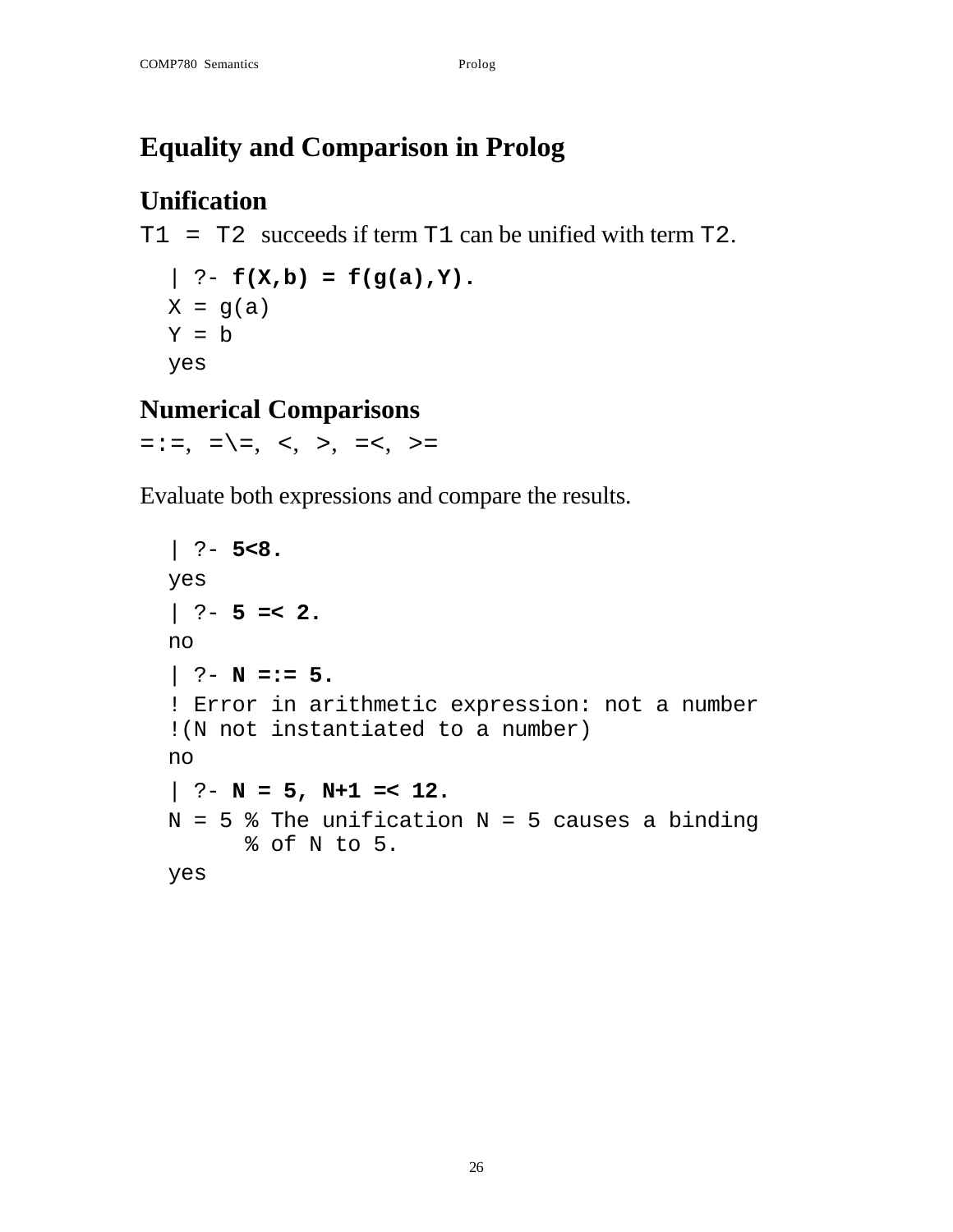## **Forcing Arithmetic Evaluation (is)**

N is Exp

Evaluate the arithmetic expression Exp and try to unify the resulting number with N, a variable or a number.

```
| ?- M is 5+8.
M = 13yes
| ?- 13 is 5+8.
yes
| ?- M is 9, N is M+1.
M = 9N = 10yes
| ?- N is 9, N is N+1.
no % N is N+1 can never succeed.
| ?- 6 is 2*K.
! Error in arithmetic expression: not a number 
! (K not instantiated to a number)
no
```
Consider the definition of factorial:

The factorial of 0 is 1.

 $fac(0,1)$ .

The factorial of  $N > 0$  is N times the factorial of N-1.

```
fac(N,F) :- N>0,
       N1 is N-1,
      fac(N1,R), F is N*R.
| ?- fac(5,F).
F = 120yes
```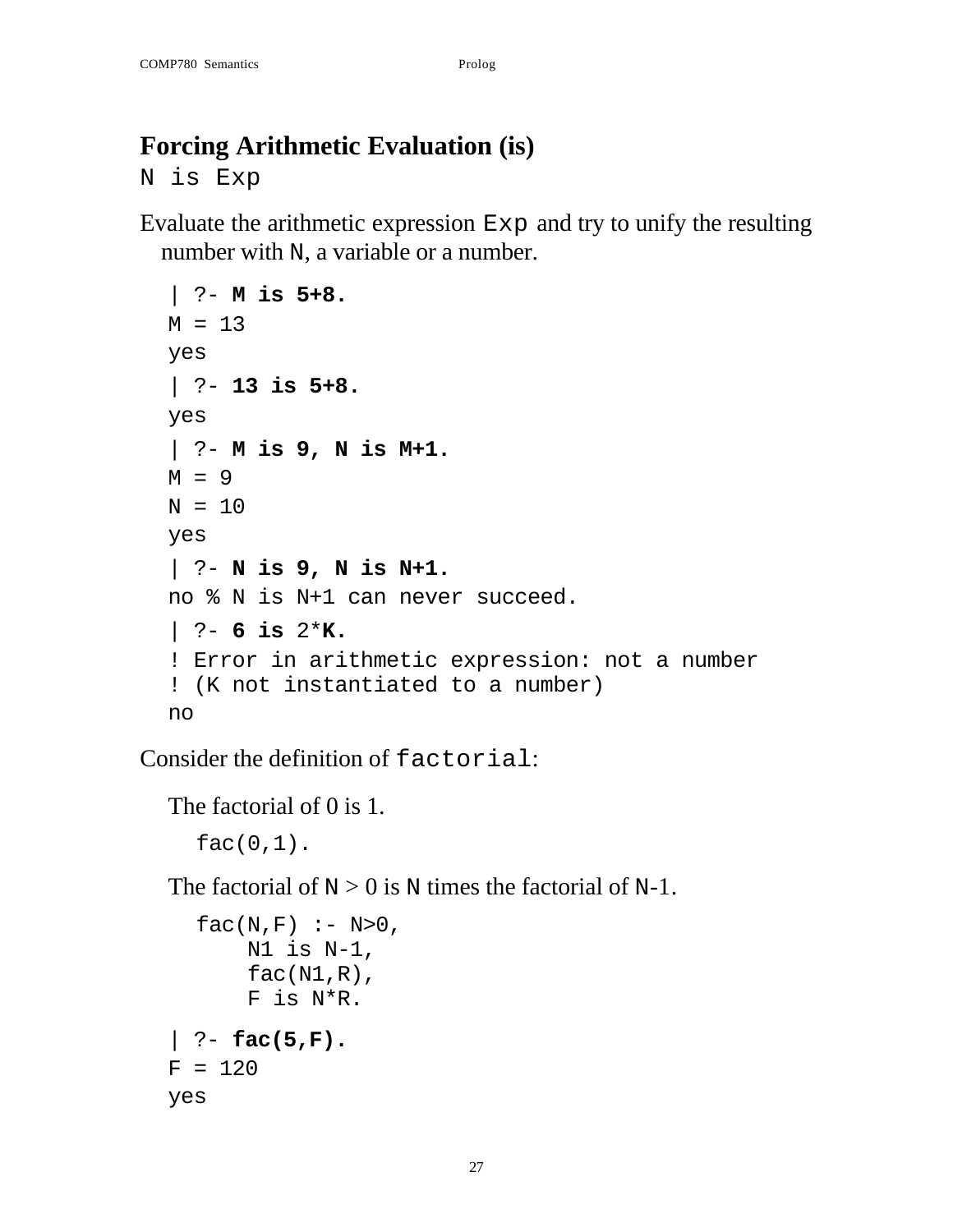## **Identity**

 $X = = Y$ 

Succeed if the terms currently instantiated to X and Y are literally identical, including variable names.

```
| ? - X = g(X,U), X = g(X,U).yes
| ?- X=g(a,U), X==g(V,b).
no
\vert ?- X\==X. \frac{8}{1} "X \== X" is the negation of "X == X"
no
```
## **Term Comparison (Lexicographic)**

```
T1 @< T2, T1 @> T2, T1 @=< T2, T1 @>= T2
  | ?- ant @< bat.
 yes
  | ?- @<(f(ant),f(bat)). % infix predicates may
 yes \frac{1}{8} also be entered as prefix
```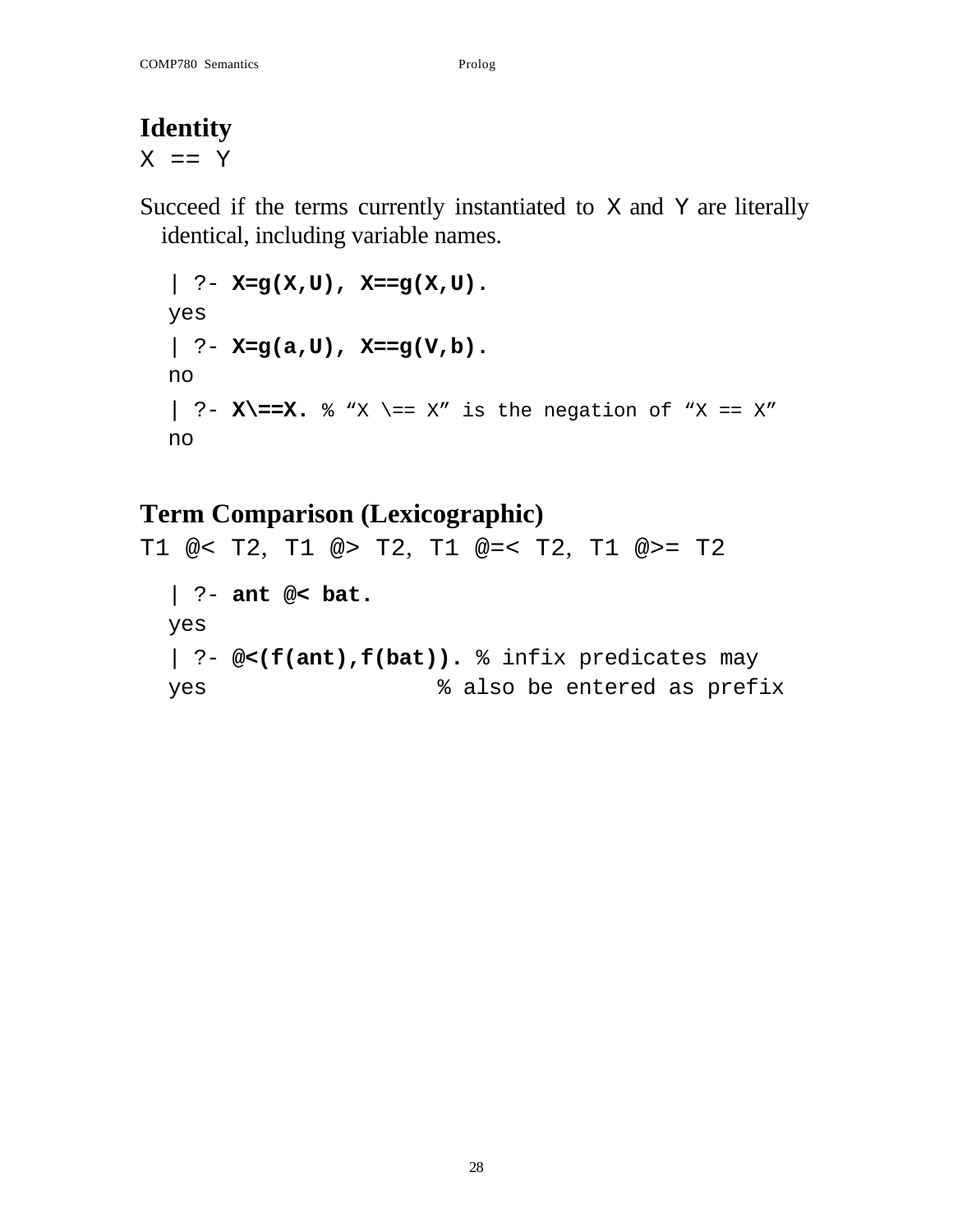## **Term Construction**

 $T = . . . L$ 

L is a list whose head is the atom corresponding to the principal functor of term T and whose tail is the argument list of that functor in T.

```
"=.." is pronounced "univ."
```

```
| ?- T =.. [@<,ant,bat], T. % Some versions of
T = ant@<sub>0</sub> ant@<sub>0</sub> antes the set of \frac{1}{T} antes \frac{1}{T}yes
| ?- T =.. [@<,bat,bat], T.
no
| ?- T =.. [is,N,5], T.
N = 5,
T = (5 \text{ is } 5)yes
| ?- member(X,[1,2,3,4]) =.. L.
L = [member, X, [1, 2, 3, 4]]yes
```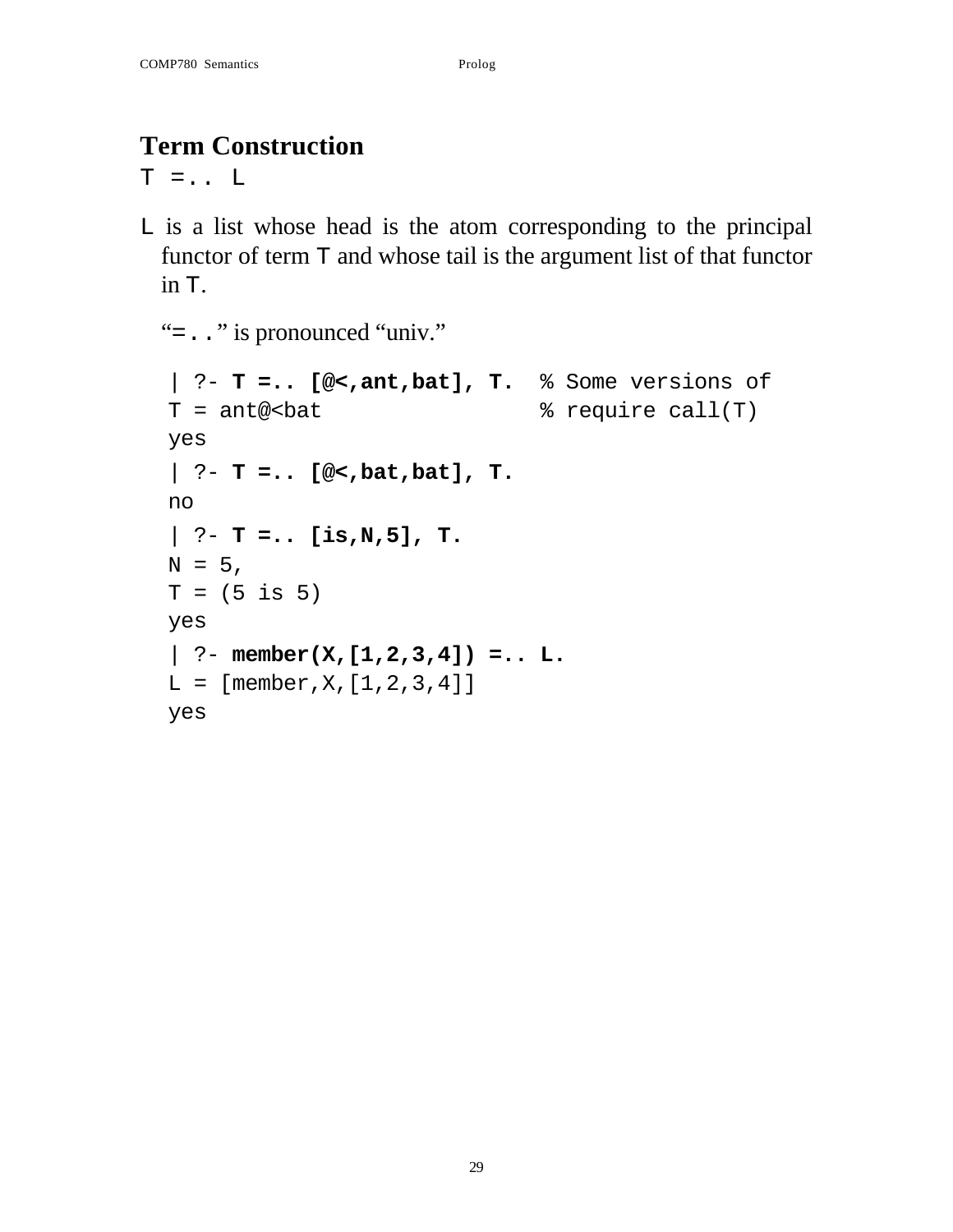## **Input and Output Predicates**

get0(N)

- N is bound to the ascii code of the next character from the current input stream (normally the terminal keyboard).
- When the current input stream reaches its end of file, a special value is bound to N and the stream is closed.
- The special value depends on the Prolog system, but two possibilities are:

26, the code for control-Z or

-1, a special end of file value.

put(N)

The character whose ascii code is the value of N is printed on the current output stream (normally the terminal screen).

see(F)

The file whose name is the value of F becomes the current input stream.

seeing(F)

F is bound to the name of the current input file.

seen

Close the current input stream.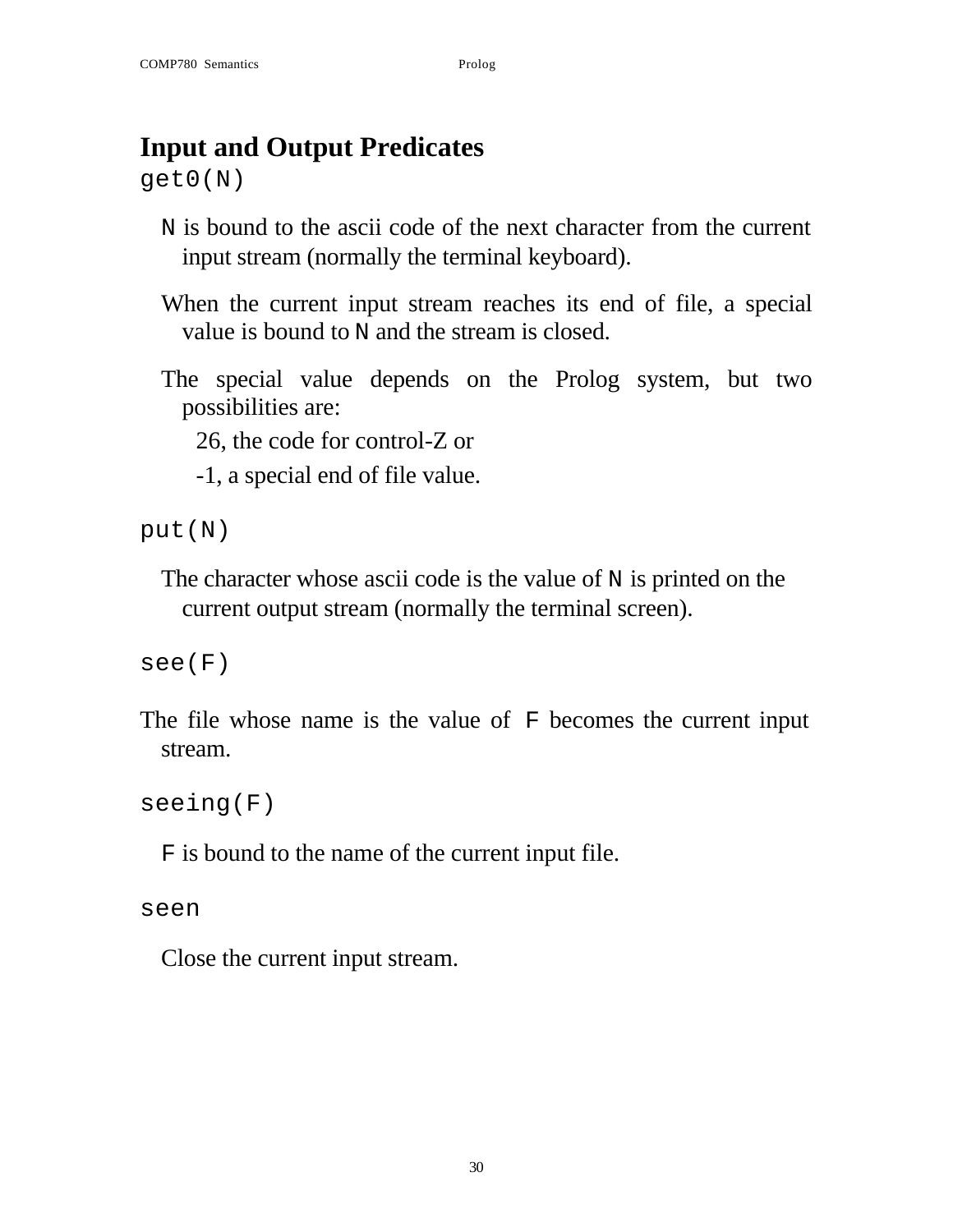tell(F)

The file whose name is the value of F becomes the current output stream.

telling(F)

F is bound to the name of the current input file.

told

Close the current output stream.

read(T)

The next Prolog term in the current input stream is bound to T.

The term in the input stream must be followed by a period.

write(T)

The Prolog term bound to  $T$  is displayed on the current output stream.

tab(N)

N spaces are printed on the output stream.

### nl

Newline prints a linefeed character on the current output stream.

abort

Immediately terminate the attempt to satisfy the original query and return control to the top level.